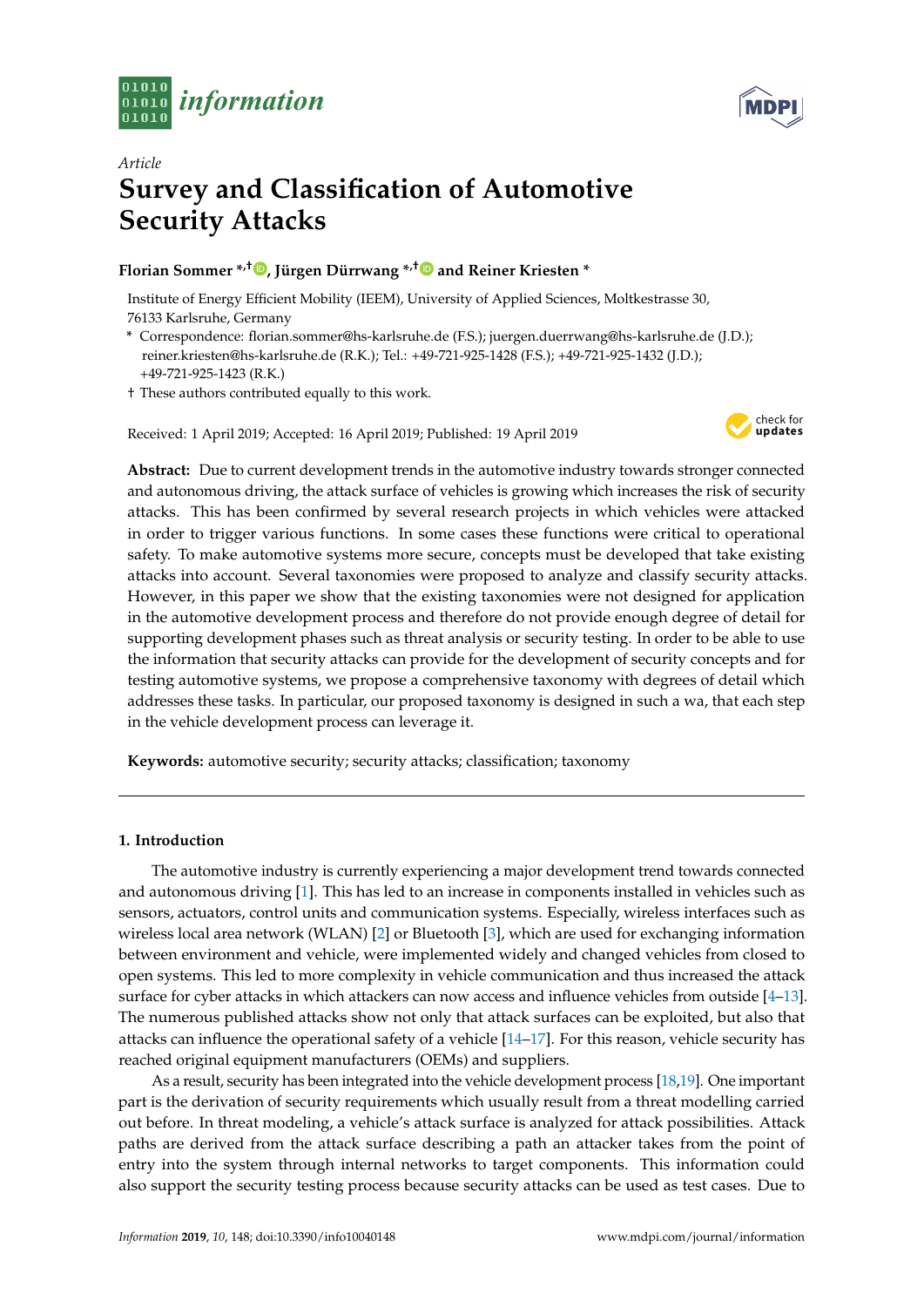that, attack paths can serve as detailed test steps. To accomplish these tasks, broad knowledge of automotive networks, safety and security is necessary. In order to support that process, a collection of possible attack paths would be helpful. It would also be valuable if complex incidents were decomposed into their individual steps in order to be able to reproduce all necessary steps of an attack. Unfortunately there is no established public knowledge database available for the automotive domain that contains existing incidents or possible attack scenarios. However, first approaches for automotive vulnerability databases have already been presented. The automotive information sharing and analysis center (AUTO-ISAC) [\[18\]](#page-25-4) is an association of different vehicle manufacturers and suppliers. Within this collaboration information on vulnerabilities is collected and exchanged. However, this information is only accessible to specific members and therefore not public. Furthermore, upstream security [\[20\]](#page-25-6) provides a public list of security attacks on vehicles, covering the period 2010 to 2019. Our colleagues from the Karlsruhe University of Applied Sciences [\[21\]](#page-25-7) are working on developing of an automotive security vulnerability database as part of the security for connected, autonomous cars (SecForCARs) research project [\[22\]](#page-25-8). For developing such databases a large information base is necessary. As mentioned above, there are several publications of automotive security attacks as well as survey papers [\[9\]](#page-25-9) which provide these information. The problem with these publications is that outlined attacks and scenarios are based on different approaches, executed in different test environments, and described in a different way.

As we show in Section [2,](#page-2-0) security taxonomies and vulnerability databases that describe security incidents and vulnerabilities exist mainly in the information technology (IT) area. However, there is the problem that these have not been designed for application in automotive development processes or security testing. Furthermore, they do not consider that vehicles are cyber–physical systems (CPSs) [\[23\]](#page-25-10), based on control systems with sensors and actuators, that can have a significant impact on a vehicle's safety and its operating environment. As a result, they provide only a limited amount of information and are less suitable for supporting threat analysis and risk assessment (TARA) [\[18\]](#page-25-4) or automotive security testing. Consequently, existent description models can usually not be transferred to the automotive domain. Thus, there is currently no publicly available description model for security attacks in the automotive sector.

Problem: existing security taxonomies are less suitable for an application in automotive development processes and therefore do not provide a uniform description of security incidents that can be understood by automotive engineers. As a result, existing attacks are not consistently described and classified in a way that allows the extraction of artefacts for vehicle development and security testing.

Approach: we provide a classification scheme to describe automotive security attacks as a uniform taxonomy. In order to be able to use attacks in several development stages as a source of information, we show how attacks can be represented in different levels of detail. For this purpose, we introduce hierarchical description levels for each category of our taxonomy.

Contribution: we present an attack taxonomy which is tailored to requirements of the automotive development process and allows attack composition and decomposition to identify possible attacks that did not occur in practice, yet. This includes:

- ? A classification of 162 existing attacks based on our proposed taxonomy and an illustration of the value added by using it in the automotive security development process.
- ? A decomposition of incidents that consist of multiple attack steps into individual blocks presented as a multi-stage attack path leading to a total of 413 attacks.
- ? A rigerous discussion of the taxonomy and challenges that can arise when applying it in practice.

This work is structured as follows: in Section [2](#page-2-0) we discuss existing automotive security attacks. Furthermore, we present known vulnerability databases and security taxonomies and discuss their transferability to the automotive sector. In Section [3](#page-4-0) we present the classification categories of our approach. To illustrate how our taxonomy can be applied in practice, Section [4](#page-19-0) contains a classification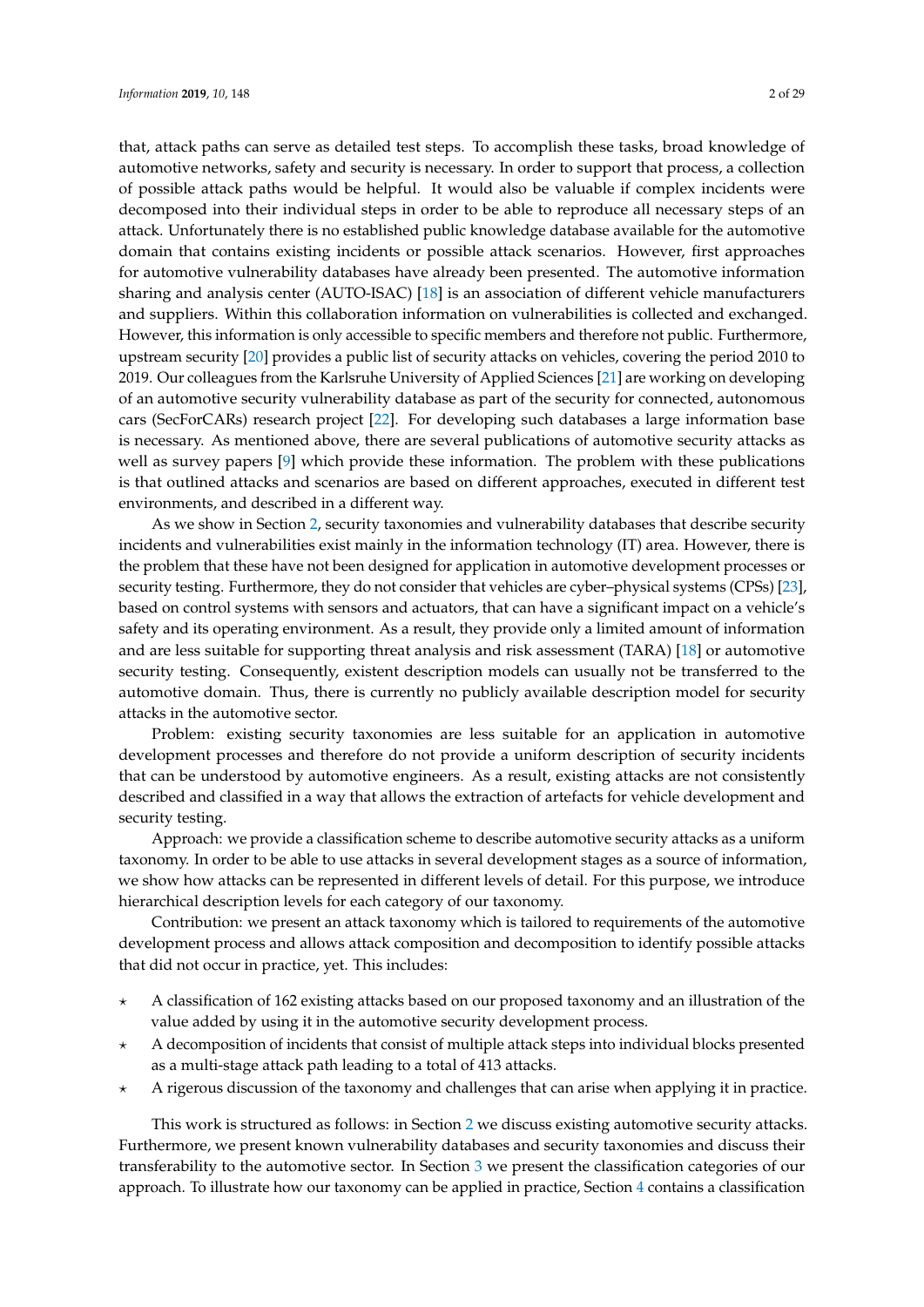of two exemplary attacks. In Section [5](#page-22-0) we discuss our taxonomy critically and explain how we address possible problems. We also discuss quality criteria which should be fulfiled. Finally, in Section [5](#page-22-0) we summarize our results and present planned future work.

#### <span id="page-2-0"></span>**2. Fundamentals and Related Work**

This section provides a brief overview of automotive security vulnerabilities and existing vulnerability databases. In addition, known taxonomies for a description of security incidents, weaknesses and flaws are presented and their transferability to the automotive area is verified.

## *2.1. Automotive Security Attacks*

Security attacks on vehicles have been shown through various publications we want to present here. Before the introduction of various network technologies such as Bluetooth or WLAN, vehicles could be regarded as closed systems. For this reason, security concepts focused on prevention of unauthorized access to vehicles (locking systems) and protection against theft (immobilizers). At that time, security attacks mainly consisted of overcoming locking systems and immobilizers. Such attacks became particularly relevant with the introduction of keyless entry systems [\[24\]](#page-25-11). The possibility of security attacks on such access systems has been demonstrated by various research papers [\[5](#page-25-12)[,10–](#page-25-13)[12](#page-25-14)[,25](#page-25-15)[–27\]](#page-26-0). The development of vehicles from closed to open systems has resulted in new attack surfaces an attacker can potentially exploit due to possible external communication. For this reason, researchers examined vehicles for the feasibility of such attacks [\[14,](#page-25-2)[16,](#page-25-16)[28,](#page-26-1)[29\]](#page-26-2). Using local network access, researchers succeeded in compromising internal communication systems and influencing vehicle functions in an unauthorized manner. On the one hand, it was possible to manipulate functions such as window lifters, signal horns, indicator lights or displays [\[29\]](#page-26-2). On the other hand, researchers succeeded in triggering safety-critical functions like vehicle acceleration, brake or steering activation while driving, and lighting manipulations [\[14\]](#page-25-2). In the worst case, such attacks can lead to property damage and personal injury in road traffic. A further aspect at investigating security weak points is overcoming external communication interfaces. This allows manipulations from the outside via wireless connections, without having any local network access. In that area, there was a great contribution of research work [\[13](#page-25-1)[,15](#page-25-17)[,17](#page-25-3)[,30](#page-26-3)[–33\]](#page-26-4) in which such attacks could be carried out. Due to the current development trend towards autonomous driving, the prevention of security attacks is of particular relevance, as drivers have no possibility to intervene in driving physics during highly autonomous driving [\[34\]](#page-26-5). For this reason, some researchers have devoted themselves to the investigation of security weaknesses of autonomous vehicles. Since these vehicles have to be equipped with a large number of sensors that detect the environment, Petit et al. [\[8\]](#page-25-18) have been investigating such sensors. Remote attacks on camera and light imaging detection and ranging (LiDAR) systems were carried out. The researchers succeeded in blinding a camera and deceiving a LiDAR with fake echoes. Further work, for example by Sitawarin et al. [\[35\]](#page-26-6) and Eykholt et al. [\[36\]](#page-26-7), consisted of manipulating traffic sign recognition to simulate false traffic signs for self-driving vehicles. These examples of security attacks show a variety of possible attack scenarios in the automotive sector. However, the presented work is only a subset of existing attacks. For this reason, we collected automotive attack publications and applied our taxonomy to these attacks (attack list is available at [\[37\]](#page-26-8)). In Section [5](#page-22-0) we discuss that attack collection in more detail.

#### *2.2. Vulnerability Databases*

This section provides a brief overview of existing vulnerability databases. Managing security vulnerabilities is a major challenge and should be addressed as quickly as possible to mitigate attack chances. For this reason, vulnerabilities found or exploited in the past were published within vulnerability databases, especially in the IT sector. One of the best-known vulnerability databases is the national vulnerability database (NVD) [\[38\]](#page-26-9) which currently contains 119,119 (as of March 2019) vulnerabilities covering the years 1988–2019. The NVD uses the common vulnerabilities and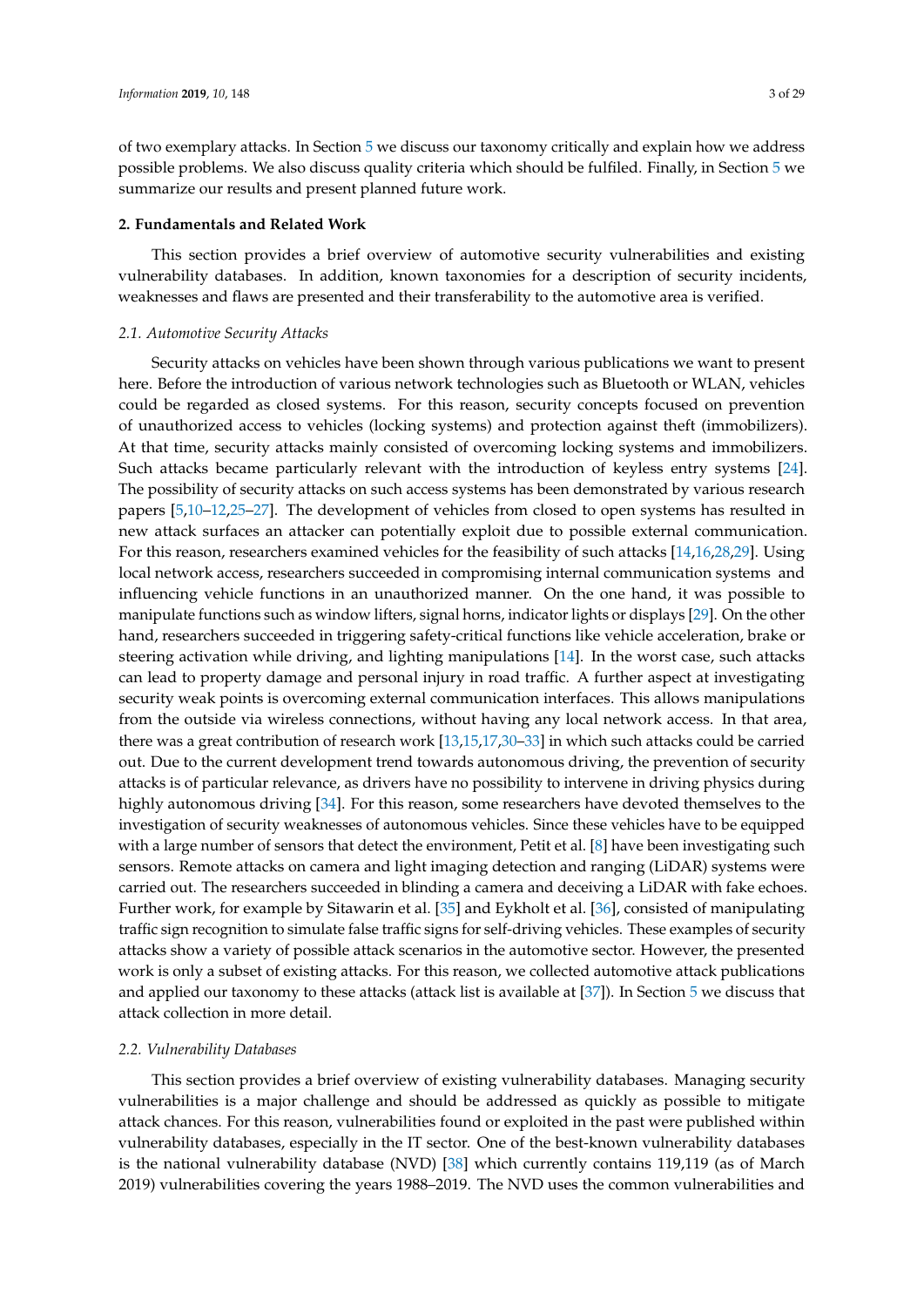exposures enumeration (CVE) [\[39\]](#page-26-10) vulnerability list. A CVE entry contains an identifier, a description of a vulnerability and a reference to the vulnerability source. In addition to NVD, there are several other known vulnerability databases [\[40](#page-26-11)[–45\]](#page-26-12). To our knowledge, these databases rarely address any automotive vulnerabilities. Only CVE describes individual known automotive security vulnerabilities [\[4](#page-25-0)[,6\]](#page-25-19). That leads to the question whether existing databases are suitable for describing automotive vulnerabilities. The taxonomy presented in this work provides possible entries for a database.

#### *2.3. Taxonomies*

Taxonomies are used to classify objects according to certain criteria. As explained in [\[46\]](#page-26-13), taxonomies depend on the area in which they are applied regarding to their structure and content. This can also be seen in the security field, where numerous taxonomies were developed and published in the past. These address different sub-areas, for example IT forensics [\[47\]](#page-26-14). We want to focus on security incident taxonomies in which vulnerability, attack and flaw classification can be distinguished [\[48\]](#page-26-15). As Weber et al. [\[48\]](#page-26-15) mentioned in their work, different definitions for these terms exist in literature. Therefore, we agree on the definitions of Weber et al. Accordingly, a flaw denotes an error in a system which can lead to the violation of a security property. A vulnerability can be traced back to a flaw and describes a weakness in a system which can be successfully exploited by attacks. An attack (in this work the terms attack and incident are used as equal terms) represents a procedure for identifying or exploiting vulnerabilities. For the classification of flaws numerous works were published in the past [\[49](#page-26-16)[–53\]](#page-27-0). Since flaws primarily arise during the development process, flaw taxonomies aim at supporting developers in finding and avoiding flaws. That includes developing analyzation tools like code analyzers [\[54\]](#page-27-1) which examine software programs for potential errors. In this work, we are primarily concerned with automotive security incidents and their classification to support the development of security concepts as well as test activities. For this reason, attack and vulnerabilitiy taxonomies are presented below. A taxonomy for the classification of computer security intrusions was presented by Lindqvist and Jonsson [\[55\]](#page-27-2). This is based on the computer misuse techniques [\[56\]](#page-27-3) presented by Neumann et al. which is divided into nine categories (N1–N9). The authors found that intrusions considered could only be classified in the categories N5 (bypass of intended controls), N6 (active misuse of resources) and N7 (passive misuse of resources). These were extended by subclasses in order to allow detailed descriptions of the intrusions. Since these categories refer to the view of system owners and administators and only include three categories, that taxonomy is not suitable for our use cases.

In his dissertation [\[57\]](#page-27-4) in 1997, John D. Howard presented a taxonomy to classify internet security incidents. There were 4299 security incidents, which occurred between 1989 and 1995, reported to the Computer Emergency Response Team/Coordination Center (CERT/CC) for investigation. Based on this work, Howard developed the Computer Emergency Response Team (CERT) taxonomy [\[58\]](#page-27-5) in cooperation with Thomas A. Longstaf. That taxonomy finds a wide distribution in the IT sector. Seven categories are distinguished, each with different classification elements. In Figure [1](#page-4-1) that classification model is shown.

The taxonomy in Figure [1](#page-4-1) distinguishes three superior categories. The event describes the attack action and attack target. Above the event is the attack which includes event, tool, vulnerability and unauthorized result. Above the attack is the incident which includes the attack, attackers as well as the attacker's objectives. An application area of the CERT/CC taxonomy is IT forensics [\[47\]](#page-26-14). It is also used in the automotive sector. Hoppe et al. [\[59\]](#page-27-6) presented a taxonomy that adapted the CERT model to the automotive sector. The superior categories event, attack and incident as well as the main categories Aattackers, tool, vulnerability, action, target, unauthorized result and objectives were retained. Hoppe et al. added automotive relating sub-elements to individual categories. Furthermore, the CERT taxonomy has influence on other incident classification schemes from the automotive sector. The publication of Thing et al. [\[60\]](#page-27-7) uses the categories attacker, attack vector, target,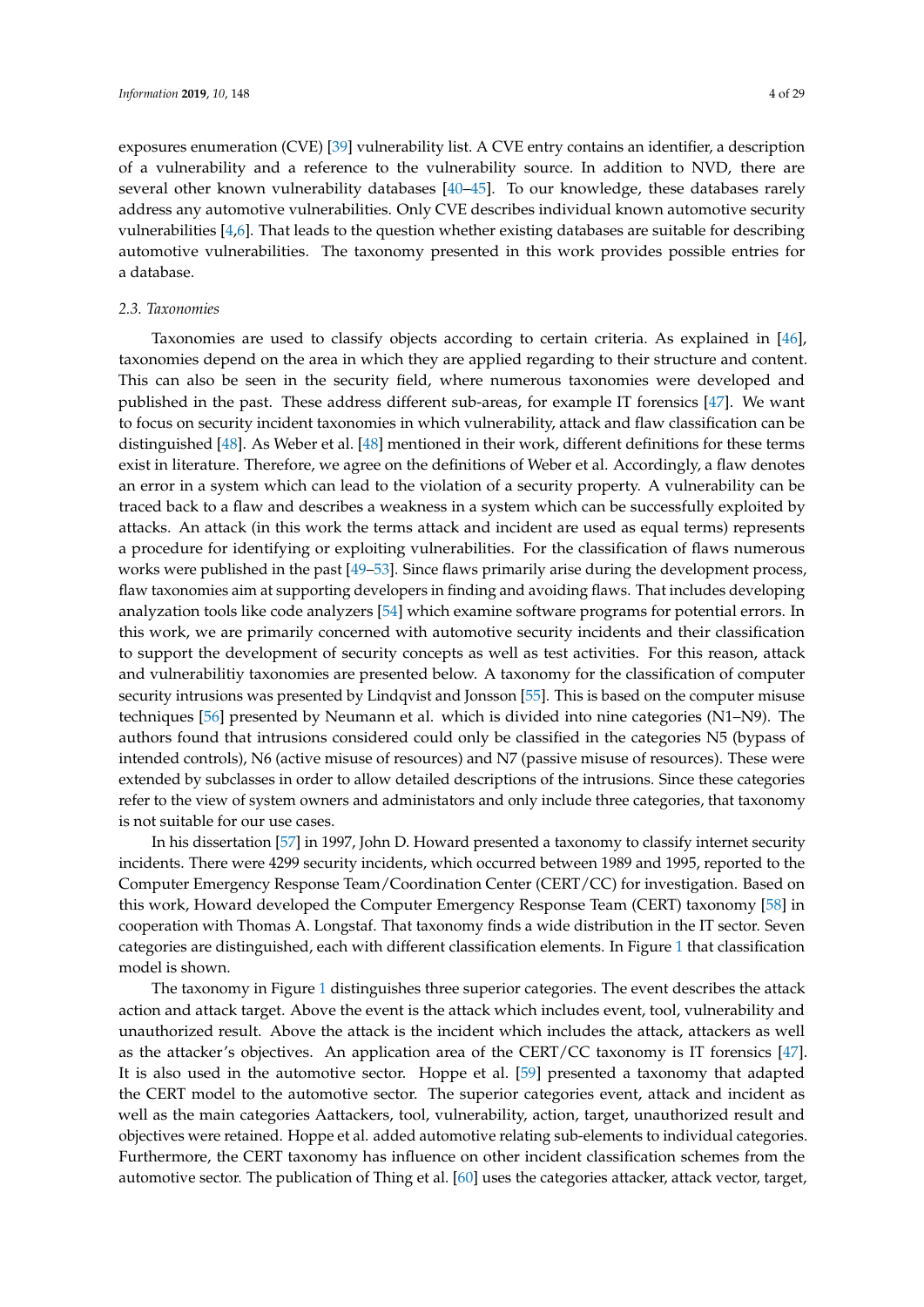motive and potential consequence to classify security incidents which can be seen as a subset of the CERT categories.

The taxonomies mentioned in this section describe attacks in an abstract way. Thus, the described incidents can be used for use cases like incident management. With a uniform description, attacks can be compared and represented abstractly without containing technical details. However, we want to address other use cases with our approach. In vehicle development, security attacks on vehicles are used to analyze a system for possible threats. These can be used to determine the risk of exploitability, derive security measures and perform security tests. For this reason, it would be useful to describe incidents in a way to address these processes. However, the existing taxonomies are too abstract for that, since they serve other use cases (incident management) and do not provide enough information for our purposes. With our taxonomy, we want to present a description of security attacks that is tailored to the automotive development process and covers the use cases TARA and security testing, so a more detailed description is necessary.

<span id="page-4-1"></span>

**Figure 5.4. Computer and Network Incident Taxonomy Figure 1.** The Computer Emergency Response Team/Coordination Center (CERT/CC) taxonomy developed by Howard and Longstaff [\[58\]](#page-27-5).

# <span id="page-4-0"></span>**3. Automotive Security Taxonomy**

As already mentioned in the introduction, existing taxonomies are not designed for application in the automotive sector and they typically focus on incident management. This means that they are not suitable for supporting a TARA or security testing. For that reason, we have decided to develop a taxonomy that allows the following three use cases to be covered:

- 1. Incident management,
- 2. threat analysis and risk assessment (TARA),
- 3. Security testing.

The first use case for which our taxonomy should be used is the analysis of incidents and vulnerabilities and the associated information gain which serves as a common language for security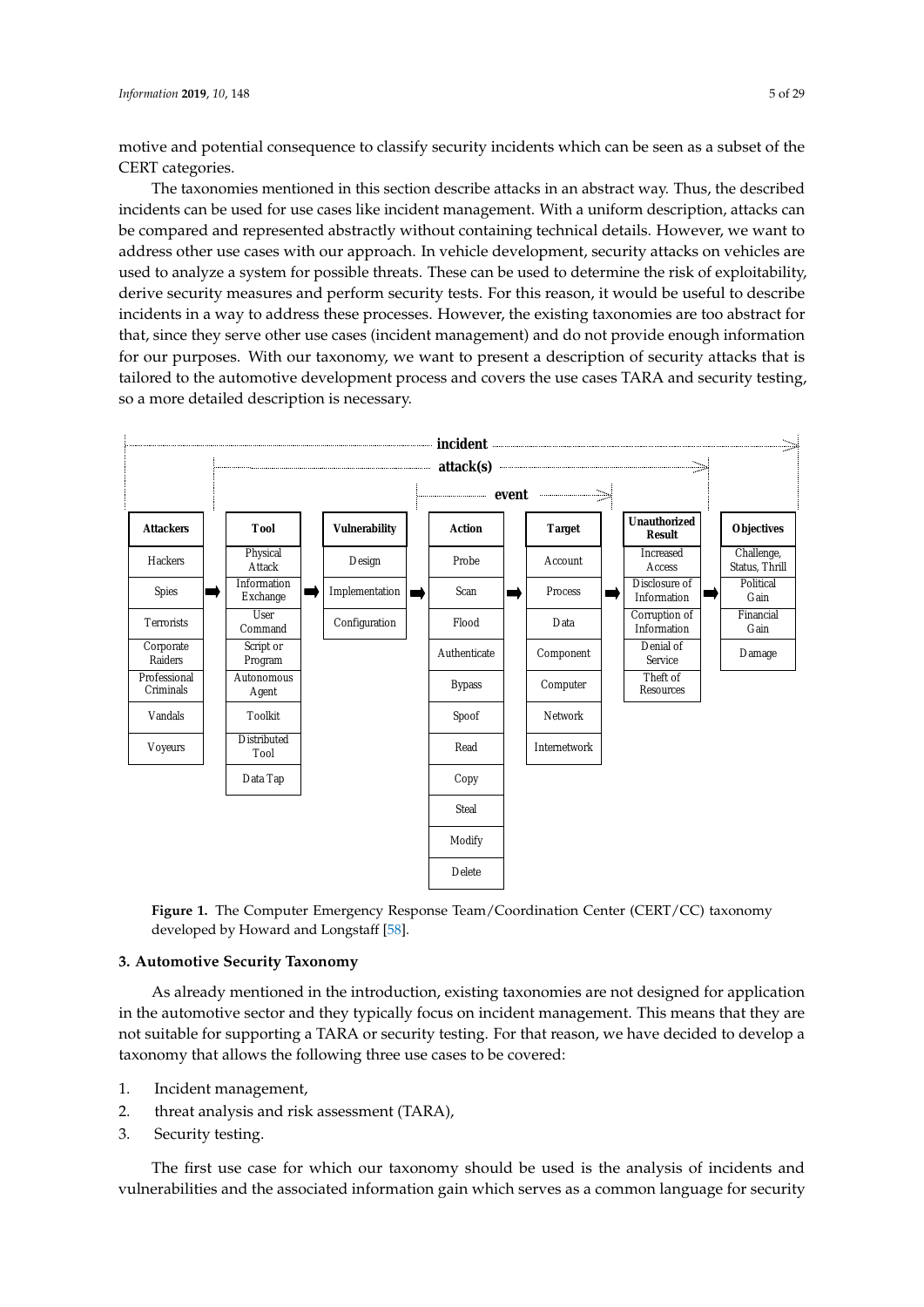incidents. It can be seen as a part of incident management and serves for classification of detected attacks and for forensic investigation [\[61\]](#page-27-8). In principle, information of the CERT/CC taxonomy is sufficient for this. However, we consider it to be useful to provide privileges achieved by an attack and security measures which have been overcome during an attack. The latter is particularly important for traceability of incidents and provides insight into how security mechanisms failed. In addition, by providing established vulnerability descriptions (such as CVE and common weakness enumeration (CWE)) it is possible to systematically derive security patches and therefore supporting patch management which can be a part of incident management.

The second use case we want to cover with our taxonomy is conducting a TARA [\[18\]](#page-25-4). Here, existing or planned systems are checked for possible attack scenarios. This results in a list of threats to the system. Since such a list can be very extensive, attack scenarios are prioritized in practice by assigning a risk value for occurrence and impact. This requires a detailed description of incidents and, in particular, knowledge of the affected assets (e.g., safety) and resulting consequences. In addition, by providing the underlying vulnerability of the threat, it is possible to determine to what extent a threat applies for other systems. This requires a detailed description of attack scenarios. The presented taxonomy can be used to provide a granular description and support the process of TARA. In combination with a database that records attacks already committed, the effort for TARA could even be reduced, as in that case the database could be be reused for future projects.

A comprehensive description of incidents offers advantages for security testing and especially for the generation of test cases. Each attack carried out can be seen as a test case. In security testing, this is referred to as a penetration test [\[62\]](#page-27-9), in which a targeted attempt is made to uncover security vulnerabilities through attacks in order to be able to make a statement about the security status of a system. The disadvantage of penetration tests is that they can only be carried out late in the development cycle. At that stage, it may not be possible to eliminate found vulnerabilities, or only with high effort. An alternative solution would be to carry out security tests during development in order to detect and eliminate possible vulnerabilities at an early stage. The detailed description of incidents serves to derive abstract test cases early, which can be realized as concrete test cases depending on the respective system structure (system architecture, system network, etc.).

<span id="page-5-0"></span>To support all three use cases, we developed a classification model with a total of 23 categories containing several layers of abstraction. As Figure [2](#page-5-0) shows, the abstraction is achieved by a hierarchical system, which starts with level 1 representing the highest level of abstraction up to level 3, which has the lowest level of abstraction. That would allow transfering attacks to different phases of the security development process if they were described with the taxonomy.



**Figure 2.** Description layers and their abstraction levels used in the taxonomy.

The high degree of abstraction in level 1 is particularly suitable for a comparable description of incidents for incident management as well as transferring attack paths to new systems and thus for early phases of the security development process like TARA. These typically use input information with a high degree of abstraction, since the technical design of the system is not yet known at this time. In later phases of the security development process, such as security testing, detailed descriptions of concrete attacks are required. This is provided by levels 2 and 3. Level 2 is also suitable for refining TARA results by concretize threats through more detailed descriptions. The individual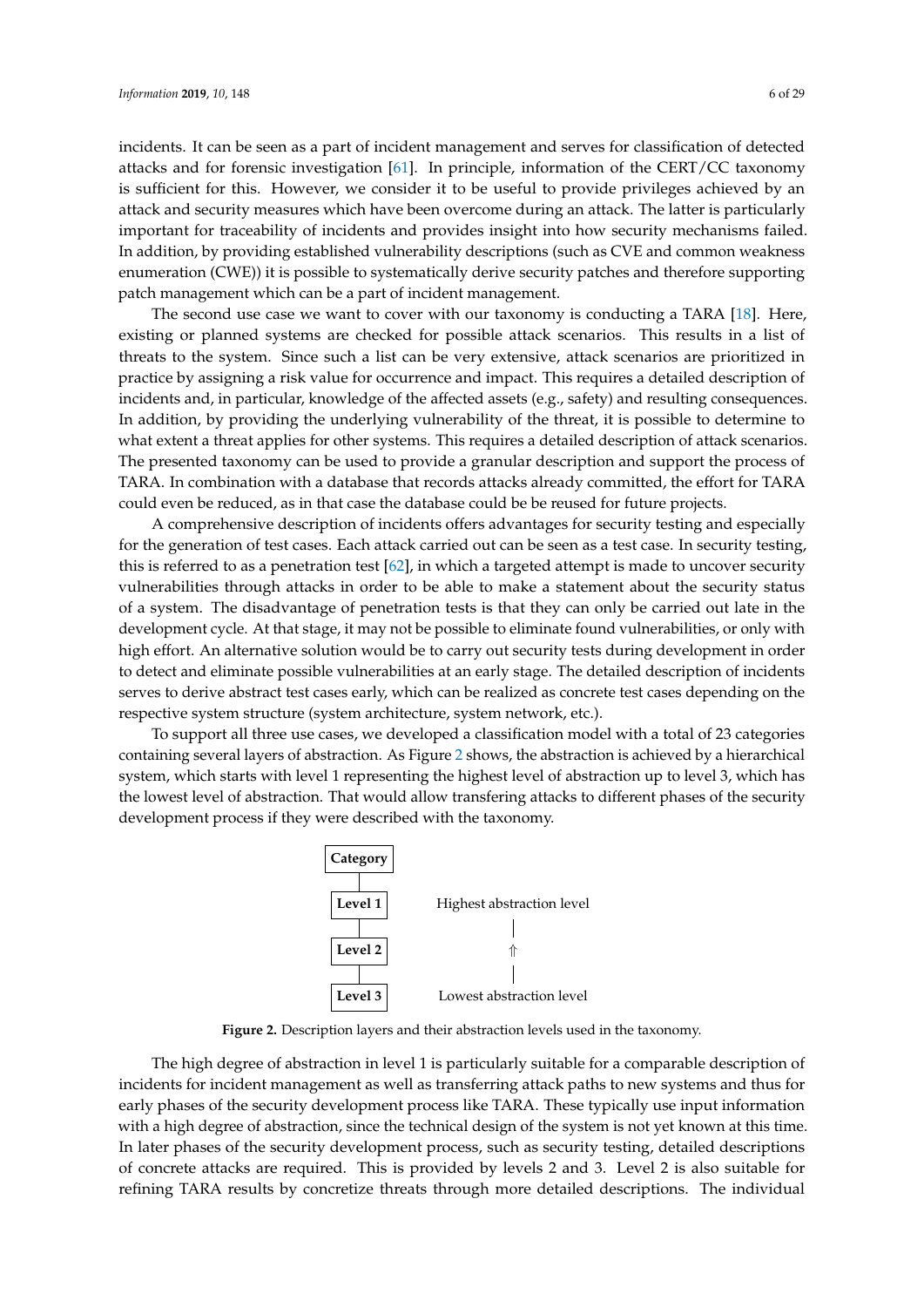categories as well as their abstraction levels and relevance for the three use cases are described below. The application of our taxonomy on basis of examplary incidents can be seen in Section [4.](#page-19-0) Subsequently we discuss quality aspects in Section [5.](#page-22-0) Criteria for an assessment such as uniqueness or completeness are presented and the extent to which our taxonomy fulfils these criteria is argued.

## *3.1. Description*

<span id="page-6-0"></span>To give a brief overview of the carried out attack, this category supplies a short description in continuous text. The description should include the effect, target and type of an attack. As shown in Figure [3](#page-6-0) details are not listed here, as the category serves to provide a general overview of the attack.



**Figure 3.** Short description of the attack.

This category includes only level 1, since it has the purpose of providing information about the attack in a short manner and is not absolutely necessary for a detailed TARA or security testing, which would require levels 2 or 3.

# *3.2. Reference*

<span id="page-6-1"></span>For reasons of traceability and reference, the publication source of an attack is described. Therefore, the authors and title of the reference are mentioned. If available, identification numbers (e.g., digital object identifier (DOI)) or a corresponding internet reference can be mentioned as illustrated in Figure [4.](#page-6-1)



**Figure 4.** Reference of the described attack.

Since this category serves as a reference, only level 1 is addressed. The information provided by that reference is shown in the following categories.

# *3.3. Year*

<span id="page-6-2"></span>To provide information about an attack's relevance, this section describes the year in which the attack was published, as shown in Figure [5.](#page-6-2)



**Figure 5.** Year of the attack publication.

This category has no influence on TARA or security testing, since it only provides information about the year this attack was carried out.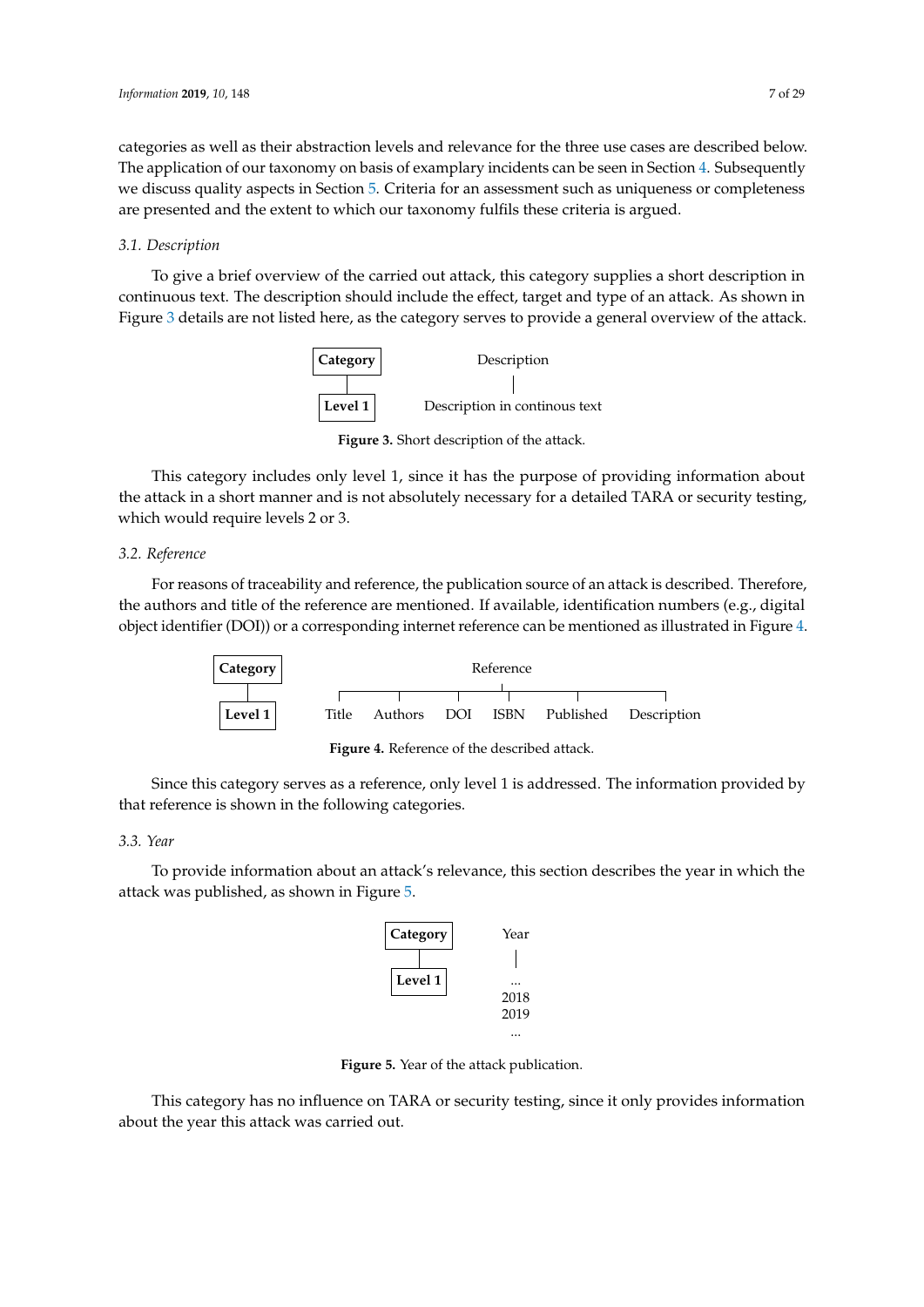#### *3.4. Attack Class*

This category describes the classification of an attack into a threat class. A problem with that classification are the different terms used in publications. For example, synonyms such as "sniffing", "monitoring", "listening", "eavesdropping", or "capturing" are used to describe the process of reading information from a component or communication system. The challenge in classifying a threat class is finding classes which provide a sufficiently generalized description, but show enough detail to comprehend the nature of an attack. For that reason, we have made a hierarchical classification into three classes as shown in Figure [6.](#page-7-0) Level 1 represents the spoofing, tampering, repudiation, information disclosure, denial of service, elevation of privilege (STRIDE) classification of Microsoft [\[63\]](#page-27-10). This model is used by Microsoft to identify threats as part of threat modeling. Since the STRIDE terminology is established in the security community, we use it to define our attack class. On level 2, we propose a classification into typical attack types takes place to specify a threat. On level 3, the concrete term of an attack is listed as a reference to the attack publication.

<span id="page-7-0"></span>

**Figure 6.** Classification of the attack based on spoofing, tampering, repudiation, information disclosure, denial of service, elevation of privilege (STRIDE) and common attack descriptions.

Level 1 can be used to associate known incidents with identified threats during TARA. For example, when a tampering threat has been identified, an analyst can check which specific attacks (level 2) come into consideration. This facilitates the determination occurrence probabilities for identified threats, since analysts can trace which concrete attacks have already been carried out in that category. Furthermore, levels 2 and 3 allow an estimation which attack techniques and thus which effort an attacker might have for attack execution. This information can still be used for security testing, since testers can include knowledge of the attack class for test case generation.

## *3.5. Attack Base*

This category describes the area on which an incident is based. For that purpose, we propose the following distinction that is shown in Figure [7:](#page-8-0) wireless attack, diagnostic attack, bus attack, software attack, hardware attack, cryptographic attack, artificial intelligence attack and environment attack. Wireless attacks are primarily related to wireless communication links. Typically, this involves incidents aimed at connections from smartphones to telematics control devices or infotainment systems, but also keyless entry or navigation systems. Diagnostic attacks are based with diagnostic functions. Mechanisms such as security access [\[64\]](#page-27-11) and flashing of new firmware concern this area. bus attacks relate to attacks on vehicle-internal networks. An attacker could control the actuators with controller area network (CAN) [\[65\]](#page-27-12) messages for example. This category also includes direct physical connections between components. Software attacks refer directly to the software executed on a component.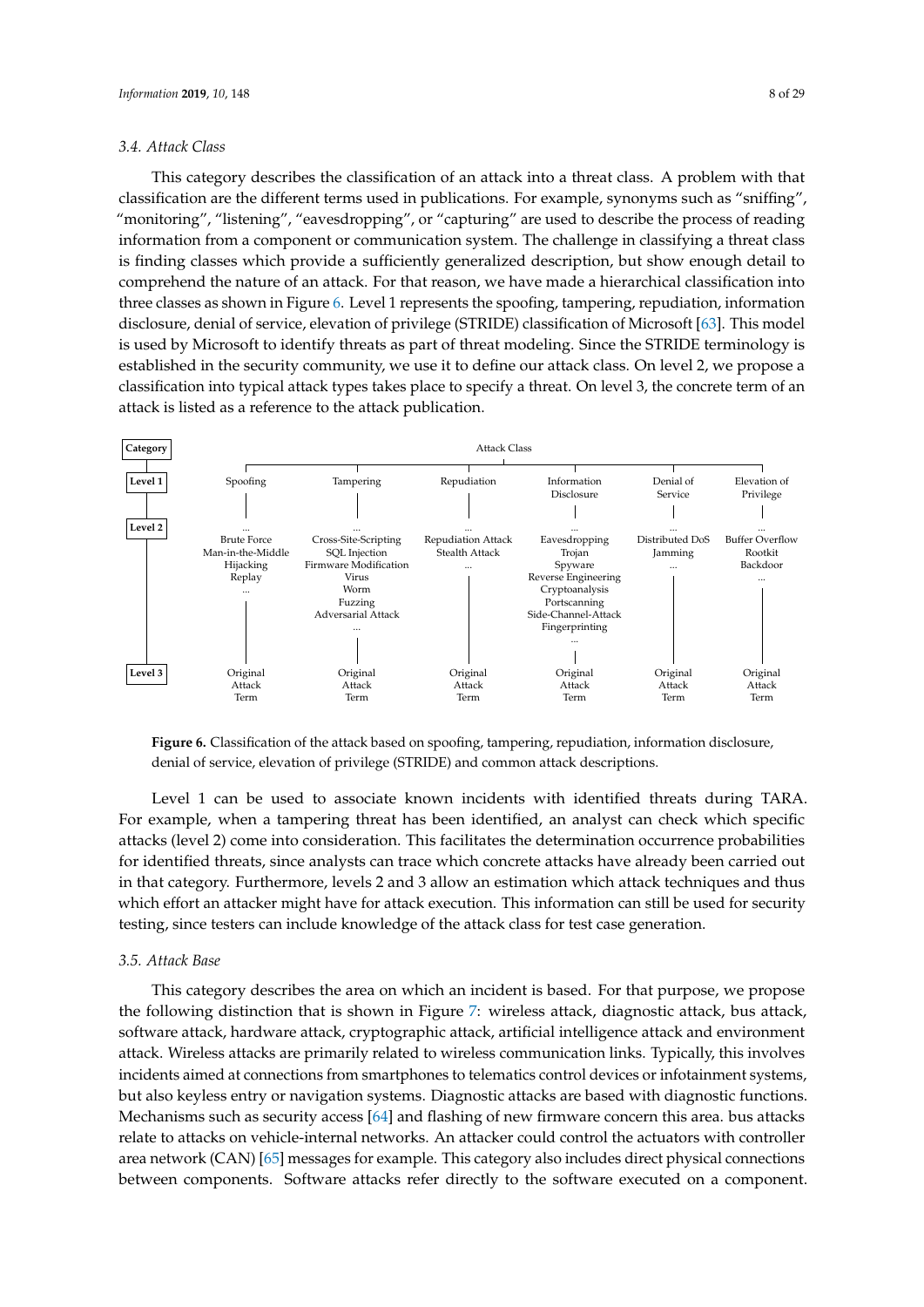Typically, these attacks aimed at modification or reverse engineering of a component's firmware. That area includes attacks such as reading secret information from the software, infiltrating malicious code or command injection. Hardware attacks have an effect on physical components. Usually this concerns side-channel-attacks which aim to obtain information through measurements of the component's physical quantities. Cryptographic attacks aim at bypassing or breaking cryptographic measures. An example is a cryptanalysis [\[66\]](#page-27-13) of an immobilizer cipher. Artificial intelligence attacks refer to systems which use artificial intelligence algorithms [\[67\]](#page-27-14). These attacks typically use adversarial examples [\[68\]](#page-27-15) to deceive algorithms such as person recognition. This is particularly relevant for autonomous driving, since these algorithms are applied and directly related to the safety of vehicles. Environment attacks describe manipulations of the environment to trigger unexpected behavior and are closely linked to artificial intelligence in autonomous driving. That area includes manipulations of traffic signs to deceive traffic sign recognition of autonomous vehicles, but influencing sensors such as camera or LiDAR [\[8\]](#page-25-18) as well.

<span id="page-8-0"></span>

**Figure 7.** Base area of the described attack.

Level 1 elements allow analysts to make an initial assessment of attack complexity which is part of risk assessment. For example, if an attack is categorized as a hardware attack, it can be assumed an attacker requires physical access to the system and will most likely need tools to interact with hardware. On the other hand, wireless attacks would indicate an attacker does not require physical access and could potentially launch a remote attack. In addition, the seven subcategories can be used to identify a general test setup for a security test. For instance, environment attacks can be used to estimate that the environment around a test object must operate in a special manner (e.g., manipulated traffic signs).

## *3.6. Attack Type*

<span id="page-8-1"></span>In order to determine whether an attack is a simulation, an actually executed attack or a theoretical consideration, the type of incident is described in this category. A distinction is made between analysis, simulation and real attack as illustrated in Figure [8.](#page-8-1) The analysis is not an actual attack, but an investigation of a system for vulnerabilities and attack possibilities. In simulation, attacks were carried out on a simulative level. That includes attacking a system within a simulation environment. In a real attack, existing systems such as vehicles are attacked.



**Figure 8.** Classification of the attack type into analysis, simulation and real attack.

Although analysis and simulation do not include actually executed attacks they still provide useful information for conducting a TARA or security testing. Conceptual attacks can be understood as potential threats and hence they can be used as an input of a TARA. For testing purposes all elements of these category are relevant, since testing can already be performed on a simulation level.

## *3.7. Violated Security Property*

Since every security attack implicitly violates a security property, this category addresses this area. For that reason, we chose common security properties as classification model that can be mapped to the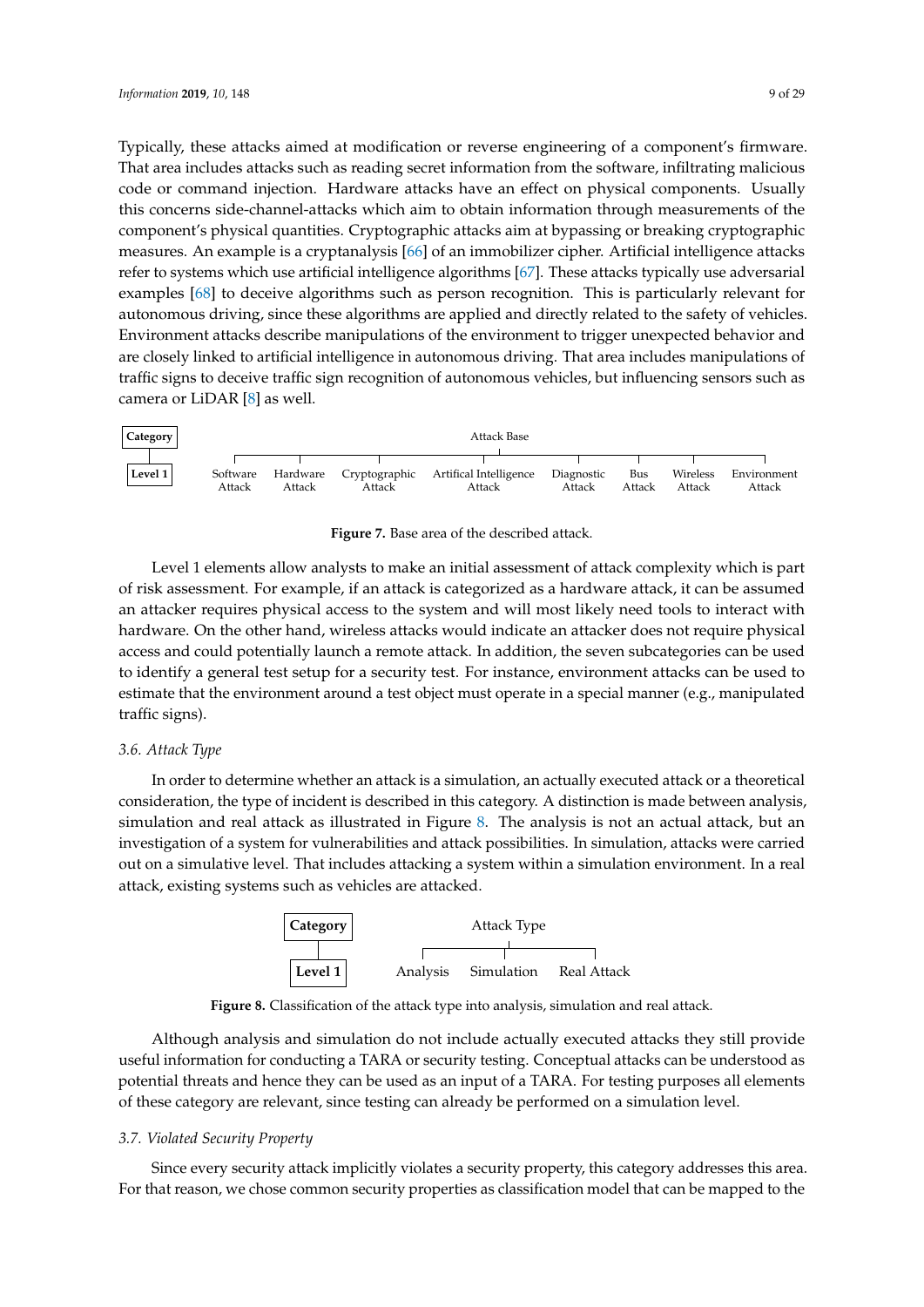STRIDE threat model [\[69\]](#page-27-16). In the following security properties, shown in Figure [9,](#page-9-0) will be explained. Confidentiality describes the secrecy of data. This concerns personal and private data or information that is subject to data protection regulations and intellectual property. Generally, confidentiality is guaranteed by using encryption algorithms. integrity describes the correctness of information in a way it can not be altered by unauthorized persons. This is mostly achieved by checksums or message authentication codes (MACs) [\[66\]](#page-27-13). Availability describes permanent accessibility of resources over a long period. That means an attacker must not be able to prevent the provision of data or misappropriate information. Authenticity validates the identity of a sender from whom information is obtained. Non-repudiation describes the ability not to deny an action, such as sending or receiving a message. Authorization describes the ability to have privileges for performing certain actions. An example is the privilege to read critical information or to control safety-related components.

<span id="page-9-0"></span>

**Figure 9.** Specification of violated security properties which can be mapped to the attack class.

The knowledge about violated security properties is particularly useful for calculating risk metrics such as the common vulnerability scoring system (CVSS) [\[70\]](#page-27-17) which is a rating method for vulnerabilities. Thus, violated properties can directly be transferred to the base score of CVSS, especially for confidentaility, integrity and availability. Furthermore, concrete countermeasures for security concepts can be derived. If we consider spoofing of a diagnostic message on the CAN [\[65\]](#page-27-12) bus, the violated security property would be authenticity. So the measure to be implemented must ensure authenticity of messages which could be guaranteed by a keyed-hash message authentication code (HMAC) [\[66\]](#page-27-13). This category allows a direct derivation of high level security measures based on TARA results. An example of that process is given in [\[4\]](#page-25-0).

# *3.8. Affected Asset*

In order to identify objects of protection affected by an attack, this section is divided into four assets. We propose a distinction between safety, reliability, information security and financial assets as shown in Figure [10](#page-9-1) because we see these four as the most relevant assets for the automotive area. Asset safety will be chosen if the incident has an influence on the actuators of a vehicle which influences driving physics like brakes, steering, or engine. Influencing these components can potentially affect the operational safety of a vehicle and endanger drivers, occupants and road users. Reliability describes vehicle functions which have no influence on operational safety. Information security includes assets which affect information values like personal data or firmware images. Financial assets mainly concern the theft of vehicles or vehicle components. Tuning or technical measures which influence the market value or warranty of a vehicle can be assigned to that asset as well as the reputation of a manufacturer.

<span id="page-9-1"></span>



The assignment of asset categories allows analysts to assess consequences of an attack. This is particularly useful for risk identification. Furthermore, with that classification an analyst is able to distinguish whether an attack violates the safety of a vehicle and can prioritize it with a higher risk value.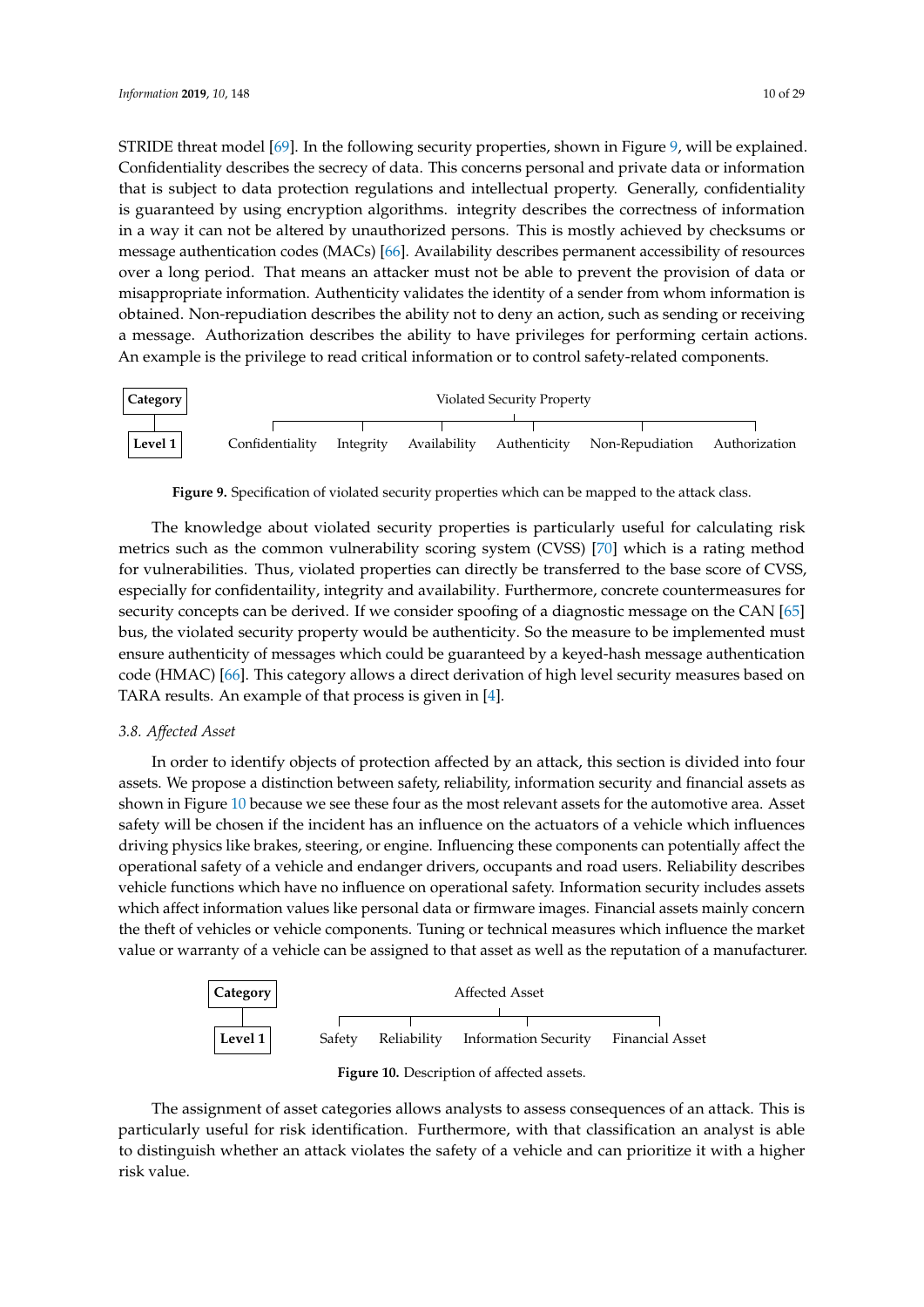An important information regarding a security attack is the vulnerability that made an attack possible. There are several approaches to describe vulnerabilities such as Seven Pernicious Kingdoms [\[71\]](#page-27-18) or preliminary list of vulnerability examples for researchers (PLOVER) [\[72\]](#page-27-19). One concept that considers these approaches and many existing vulnerabilities taxonomies is the CWE [\[73\]](#page-27-20). This description model divides software security weaknesses into a hierarchical list model. CWE distinguishes following concepts: research concepts, development concepts and architectural concepts. architectural concepts subdivide vulnerabilities for classifying software architecture vulnerabilities. Development concepts classify vulnerabilities into categories which are often found in software development. We focus on the research concepts, as that model presents vulnerabilities and their interrelationships in an abstract and detailed way. Currently, the research concepts includes 806 CWE numbers and thus vulnerabilities. Since this is a high number of CWEs to choose from, we adapted their hierarchical structure and integrated it into our own hierarchical leveling. The most abstract level (level 1) represents high level vulnerability classes of the CWE research concept which is shown in Figure [11.](#page-10-0) The following classes are distinguished: CWE-682: incorrect calculation, CWE-118: incorrect access of indexable resource ('range error'), CWE-330: Use of insufficiently random values, CWE-435: improper interaction between multiple correctly-behaving entities, CWE-664: improper control of a resource through its lifetime, CWE-691: insufficient control flow management, CWE-693: protection mechanism failure, CWE-697: incorrect comparison, CWE-703: improper check or handling of exceptional conditions, CWE-707: improper enforcement of message or data structure, CWE-710: improper adherence to coding standards. These elements are subdivided into specific CWE numbers. By specifying the exact CWE number at level 2 of our vulnerability category, each attack vulnerability can be described in more detail. This provides a link to the CVE database that also assigns CWE numbers to the stored vulnerabilities. Due to that, we assign a CWE number to every attack that is described with our taxonomy. Finally, on level 3 the vulnerability is indicated as it was described in the attack publication. The level of detail can be as high as desired. An concrete example of this vulnerability classification is shown in Tables [1](#page-20-0) and [2](#page-21-0) in Section [4.](#page-19-0)

<span id="page-10-0"></span>

**Figure 11.** Vulnerabilities described with the common weakness enumeration (CWE) at different abstraction levels.

The knowledge of the vulnerability that made an incident possible can be used to support the process of TARA in order to avoid already known security vulnerabilities in newly developed systems. This concerns in particular the development of security measures to protect systems against attacks.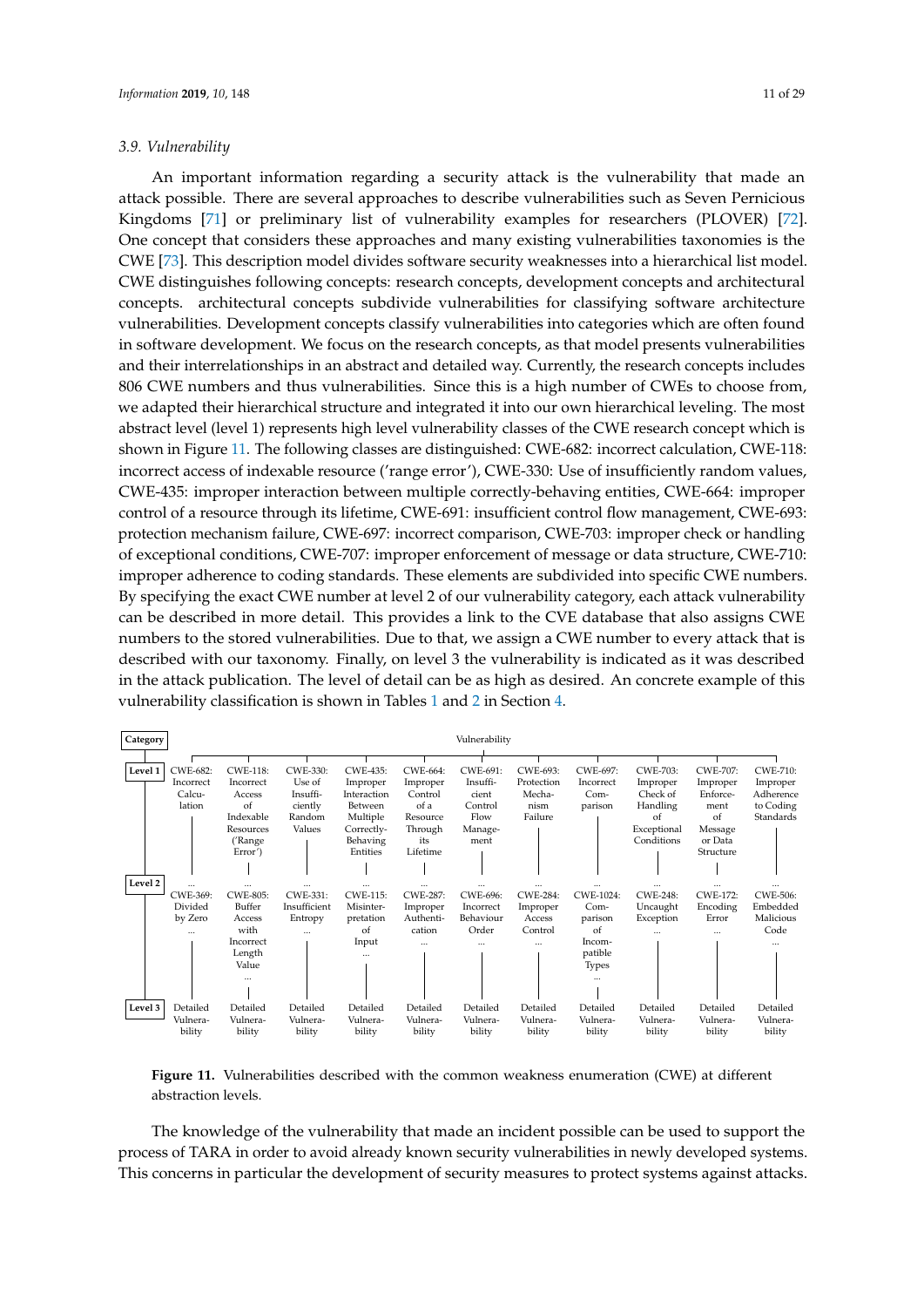Information on vulnerabilities of a system is particularly relevant for testing. At this point a tester can use known vulnerabilities to test (attack) a system based on that information.

#### *3.10. Interface*

Each incident is characterized by an entry point which the attacker used to execute an attack. In this category, we describe these entry points. Since different technologies are used in vehicles for both internal and external communication, there are comparatively many interfaces. The following interfaces exist for external communication (remote) [\[17\]](#page-25-3): WLAN, Bluetooth, Cellular, global positioning system (GPS), digital video broadcasting-terrestrial (DVB-T)/digital video broadcasting-terrestrial, 2nd generation (DVB-T2), digital audio broadcasting (DAB), radio data system (RDS), tire pressure monitoring system (TPMS), radio frequency identification (RFID) and Infrared. The following interfaces exist for internal communication [\[74\]](#page-27-21): universal serial bus (USB), auxiliary (AUX), compact disc (CD), digital versatile disc (DVD), electronic control unit (ECU), Component, on-board diagnostics (OBD), CAN, controller area network flexible datarate (CAN FD), local interconnect network (LIN), media oriented system transport (MOST), desktop-bus (D-Bus), FlexRay, Ethernet, Camera, LiDAR, radio detection and ranging (Radar), Software. Due to space reasons, only a subset of interfaces is illustrated in Figure [12](#page-11-0) (the complete list of interfaces is available at [\[37\]](#page-26-8)).

<span id="page-11-0"></span>

**Figure 12.** Interface used to communicate with a vehicle or system.

Behind each interface a certain technology (level 1) is located which an attacker must use to communicate with the attack target. Due to the fact that the interface technologies' complexity varies widely, this category provides a valuable input for estimating the attack effort and thus for determining the feasibility of attacks. That is particularly important for risk assessment because estimating the effort of an attack is difficult and typically highly experience-based. In addition, this description provides valuable input for automating test case generation. With knowledge about the interface technology that is necessary for an attack, required driver layers (hardware abstraction layer (HAL) [\[75\]](#page-27-22)) can be automatically derived and provided for a test case which can reduce the effort for test setups.

#### *3.11. Consequence*

<span id="page-11-1"></span>The resulting consequences of a security attack are important when it comes to analyzing incidents. So in this category the attack's effects on a vehicle or system are described (see Figure [13\)](#page-11-1). The entries are written in continuous text. Due to various possibilities of effects an attack can have on a vehicle, it is hard to classify these effects especially when it comes to abstraction. This could be an apsect that should be adressed in the future. The description is made in such a way that the exact reaction of a vehicle or system is explained and potential consequences are mentioned.



**Figure 13.** Consequence and impact of an attack.

Analysts can use the consequence description to refine potential damage to an attack target when conducting TARA. This category can be seen as a postcondition of the system when it comes to testing because precondition and postcondition are two essential states of a system during a test [\[76\]](#page-28-0).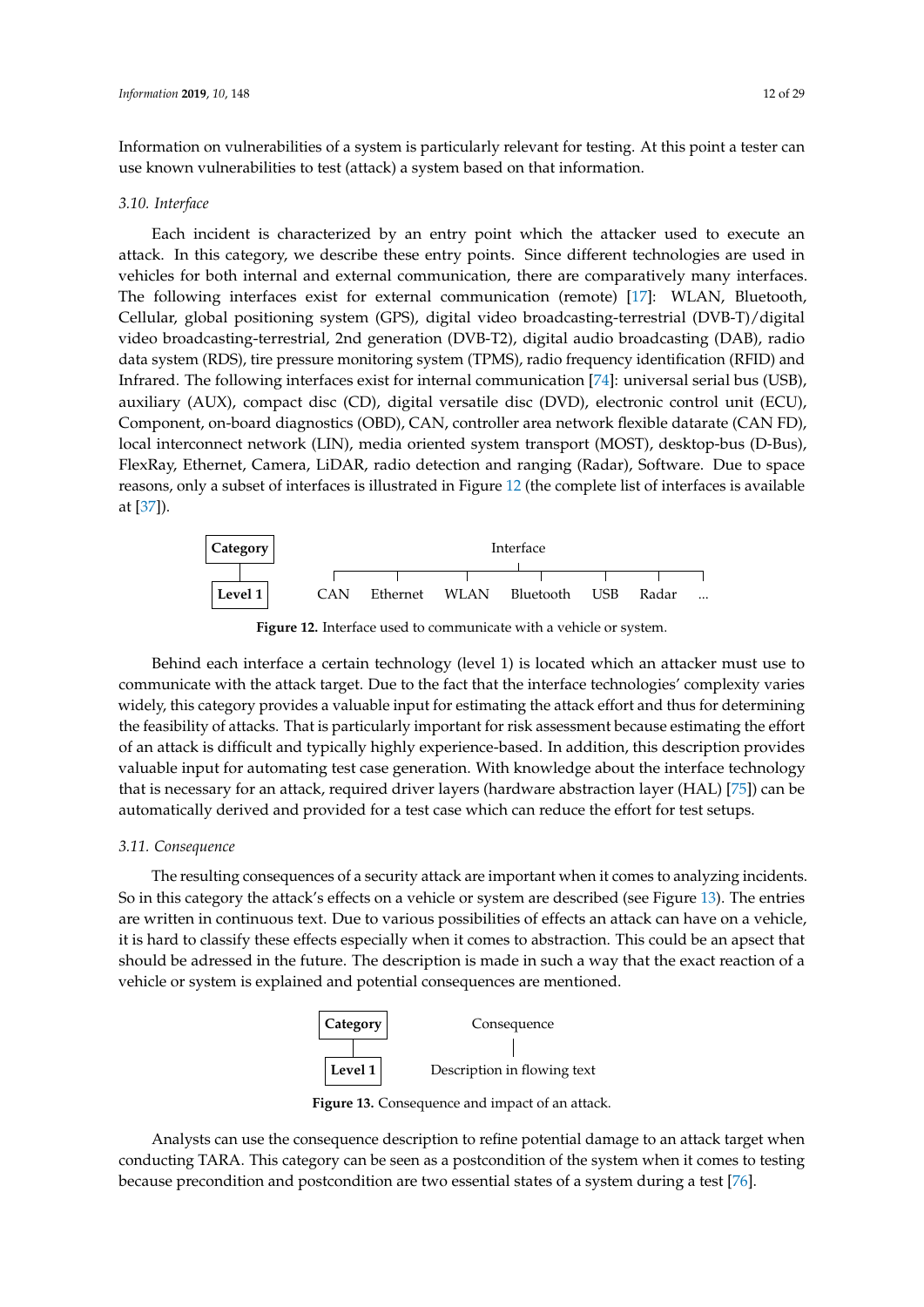#### *3.12. Attack Path*

Many of the taxonomies presented in Section [2](#page-2-0) describe incidents in an abstract way. Thus, valuable information about details of an attack are lost. We see an advantage in describing the steps of an incident as precisely as possible, since this information can be particularly relevant for the feasibility of attacks on other systems. Due to that, a detailed description of the exact procedure in multi-stage attacks should be achieved. Multi-stage attacks are described on basis of the presented taxonomy and broken down into its individual steps. In Figure [14](#page-12-0) the structure of this description is illustrated.



**Figure 14.** Specification of single-stage or multi-stage attack paths.

<span id="page-12-0"></span>Since all multi-stage attacks are separated, it is possible to recombine individual steps. Attacks carried out by different sources can now be recombined and so far still unknown attack paths could be identified. In addition, separating incidents into several steps improves their transferability to new architectures. More precisely, it is now possible to convey only a part of an attack to a new architecture when a certain attack step is not feasible. This advantage is particularly relevant when carrying out a TARA, since the potential of attacks on a system is analyzed here. By separating an attack into its individual steps, a more precise statement can be made regarding the feasibility of an attack on a new system. Thus, the risk value of an attack can be determined more precisely. For security testing, valuable information can be taken out of this category. Knowledge of attack paths provides testers with information to find new paths based on a certain intermediate attack step. That allows higher test coverages during testing and could reveal new vulnerabilities.

#### *3.13. Requirement*

As already explained in Sections [1](#page-0-0) and [2,](#page-2-0) there are different description models for incidents or threats. However, they hardly address necessary attack preconditions. For that reason, this category describes prerequisites, that had to be met, in order to carry out a corresponding attack. We propose the following five elements which are illustrated in Figure [15:](#page-13-0) required access/connection, required operational state, required system knowledge, required setup, organizational requirement. Required access/connection describes the type of vehicle access an attacker had to gain for carrying out attacks. Both wireless transmission paths and direct connections to bus systems or components are possible. Required operational state describes the state a vehicle has to be in at an incident event. That affects the condition of a vehicle and its subsystems. Necessary system information an attacker has to collect is described by required system knowledge. This applies to data which had to be read or obtained beforehand for a successful attack (e.g., identifing the vehicle identification number (VIN)). Required setup describes settings, configurations, simulations, etc. an attacker had to prepare. Organizational requirements describe organizational precautions an attacker must fulfil. This concerns the proximity to a target vehicle, or the attack time. Another example is the presence of a second attacker to execute an attack (like a two-thief attack to open a vehicle keyless [\[26\]](#page-26-17)).

Since generally every attack can be interpreted as a successful penetration test, requirements for an attack can be considered as a test precondition. A direct mapping of our taxonomy for test execution is possible. Information about preconditions can be used to determine test configurations as well as test setups to bring a vehicle or system into the condition to be able to execute a test (attack). It provides valuable information for determining the probability of occurrence of an incident as it describes the necessary state for successful attack execution. Due to the fact that an incident presents itself as a realized threat, this information enhances the determination of threat probabilities during TARA. This would be particularly useful in determining the probabilities of occurrence if the attack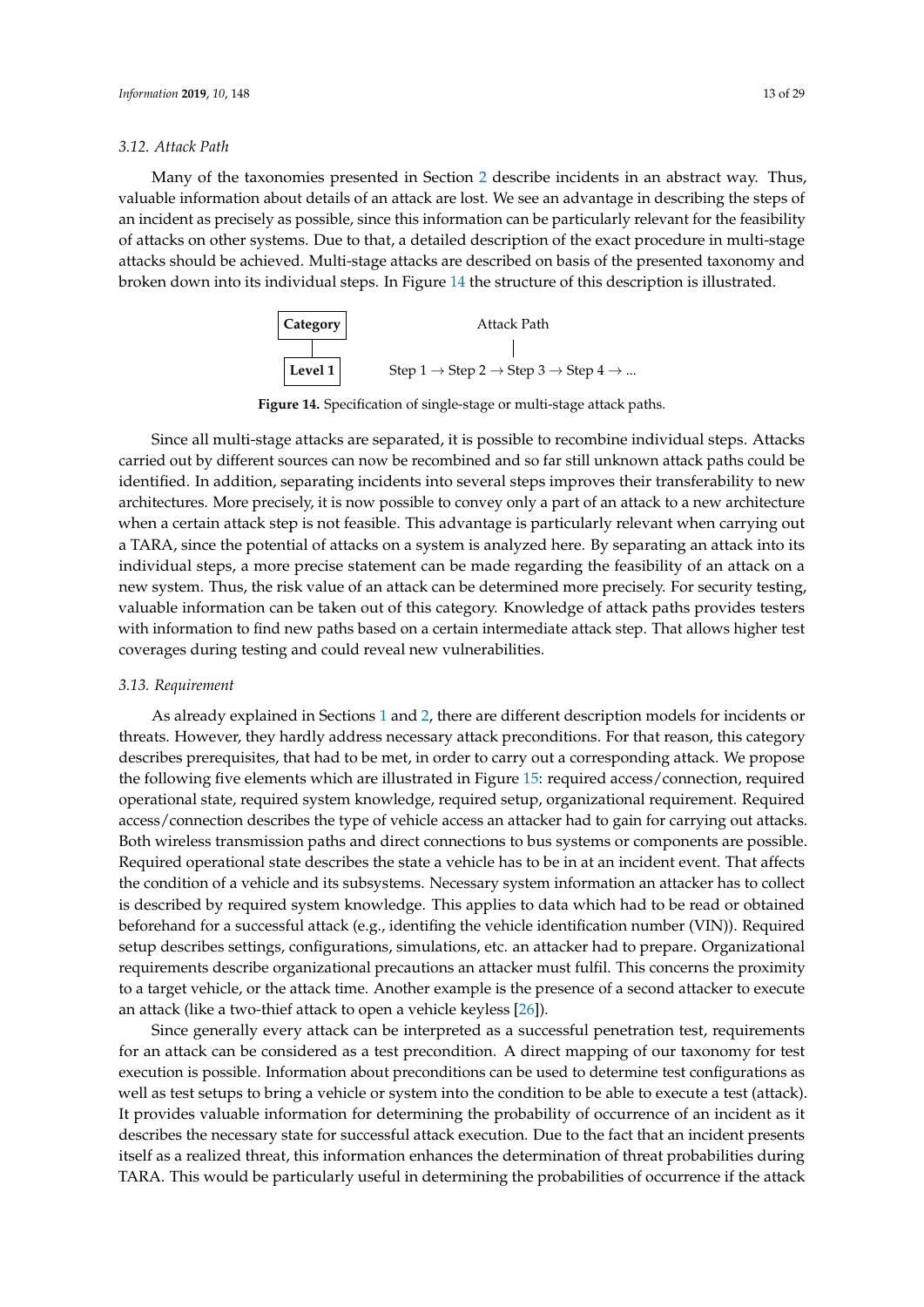potential was included in the assessment, as proposed e.g., by e-safety vehicle intrusion protected applications (EVITA) [\[77\]](#page-28-1). We deem that a consistent description of necessary prerequisites can make risk assessment more consistent.

<span id="page-13-0"></span>

**Figure 15.** Requirements which were necessary to carry out the attack.

#### *3.14. Restriction*

Another important factor regarding successful incidents are restrictions making an attack execution more difficult. Due to that, we decided to add this category to our taxonomy which can be seen in Figure [16.](#page-13-1) We classify restrictions according to following elements: physical restriction, security measure, impact restriction, knowledge restriction, connection restriction, operational restriction. Physical restrictions describe physical influences, like range in wireless communication with a vehicle, that complicated an attack. Security measures are mechanisms already implemented in a vehicle. A well-known representative in the automotive sector is security access [\[64\]](#page-27-11) used in vehicle diagnostics. Impact restrictions limit effects of an attack, for example, attacks which were only possible up to a certain vehicle speed or steering angle [\[14\]](#page-25-2). Knowledge restrictions describe information-related restrictions. Connection restrictions refer to vehicle connections. An example is the handshake process for establishing a WLAN connection. Operational restrictions limit an incident by the operational state of a vehicle or its subsystems. A real example is an attack in which a malicious smartphone app was developed that triggered transmissions of CAN messages as soon as the driver connects his smartphone to the vehicle. The need for the app to be distributed and installed by a driver on his smartphone is an operational restriction [\[17\]](#page-25-3).

<span id="page-13-1"></span>

**Figure 16.** Restrictions which prevent the full impact of an attack.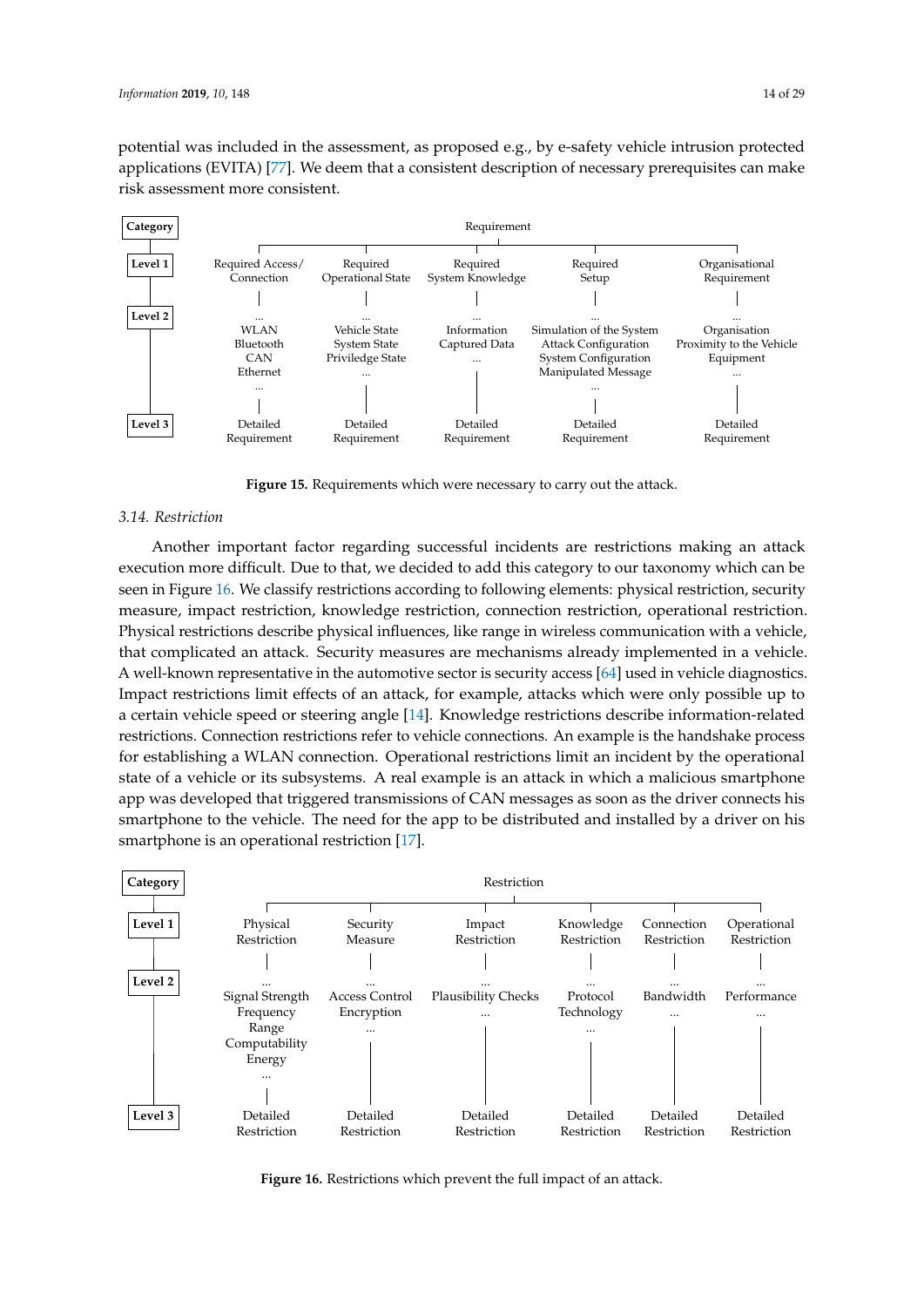In this category the sub-item security measure is of particular value because it provides information why certain security features could be defeated and thus no sufficient protection was ensured. Based on that knowledge, improvements can be applied or security features can be replaced by more secure solutions. A concrete example is the security access which is implemented with a Seed and Key procedure. Although that concept violates Kerckhoff's principle [\[78\]](#page-28-2), it is still typically used in modern vehicles. However, if a weakness of the concept was known during development, a different implementation would be chosen. In addition, understanding restrictions provides a more detailed assessment of attack complexity, which is important for risk assessment of threats. Estimating these values is not an easy task and experience-based. Therefore, they vary greatly between different analysts which in turn negatively affects the comparability of risk values. The category counteracts this by providing each analyst with the same detailed information base and mitigates situations of a false assessment due to a lack of information. It can support security testing by providing information about the state in which a test object has to be in for test execution. Additionally, this category supports testers by supplying information about security measures which have to be tested or overcome in order to test an object.

#### *3.15. Attack Level*

In case of attacks on vehicles, attack paths can be extensive. An example is access to a vehicle via a remote interface and an actuator accessed through several vehicle-internal communcation channels and ECUs (as in [\[15\]](#page-25-17)). In such incidents, individual attack steps are distributed over several levels which should be taken into account. So this category describes the level on which an attack took place. As shown in Figure [17](#page-14-0) we distinguish between remote, local network, local software and local physical. With remote, the attack is primarily carried out via wireless connection to a component in a vehicle. Local network incidents occur via physical connection to the internal vehicle network (e.g., via OBD). In a Local Physical attack, the attacker has direct physical access to a component such as an ECU. Local software attacks affect the software running on a component as well as extracted firmware images.

<span id="page-14-0"></span>

**Figure 17.** Level on which the attack was carried out.

Knowledge about the attack level helps to determine the incident potential and thus to assess risk during a TARA. Furthermore, when planning security tests, resources can be allocated at an early stage. For example, it makes sense to plan all test cases on the local pyhsical level together because all cases require a physical connection to a target.

#### *3.16. Acquired Privileges*

In order to carry out an attack, there are priviledges the attacker has to obtain. Since a vehicle is a cyber–physical system [\[23\]](#page-25-10), IT privilege models cannot be transfered directly. Most automotive ECUs have no operating system that is comparable to the IT area, so there is no root or similar user authorization on these ECUs. From an attacker's point of view, there are still privileges to obtain before execution of certain operations is possible. For this reason, we look at permission levels from an attacker's point of view. As a result, different levels must be considered for vehicles. At first there has to be a communication path from an attacker to the vehicle. Furthermore, the component an attacker is communicating with must be taken into account. In order to do so, mechanisms such as access control or encryption has to be considered. By taking these requirements into account we distinguish two points of view: the physical view and the informational view. With the physical point of view, communication to a component with a communication medium and associated privileges, in general, are always possible as soon as a connection to the corresponding medium has been established. As an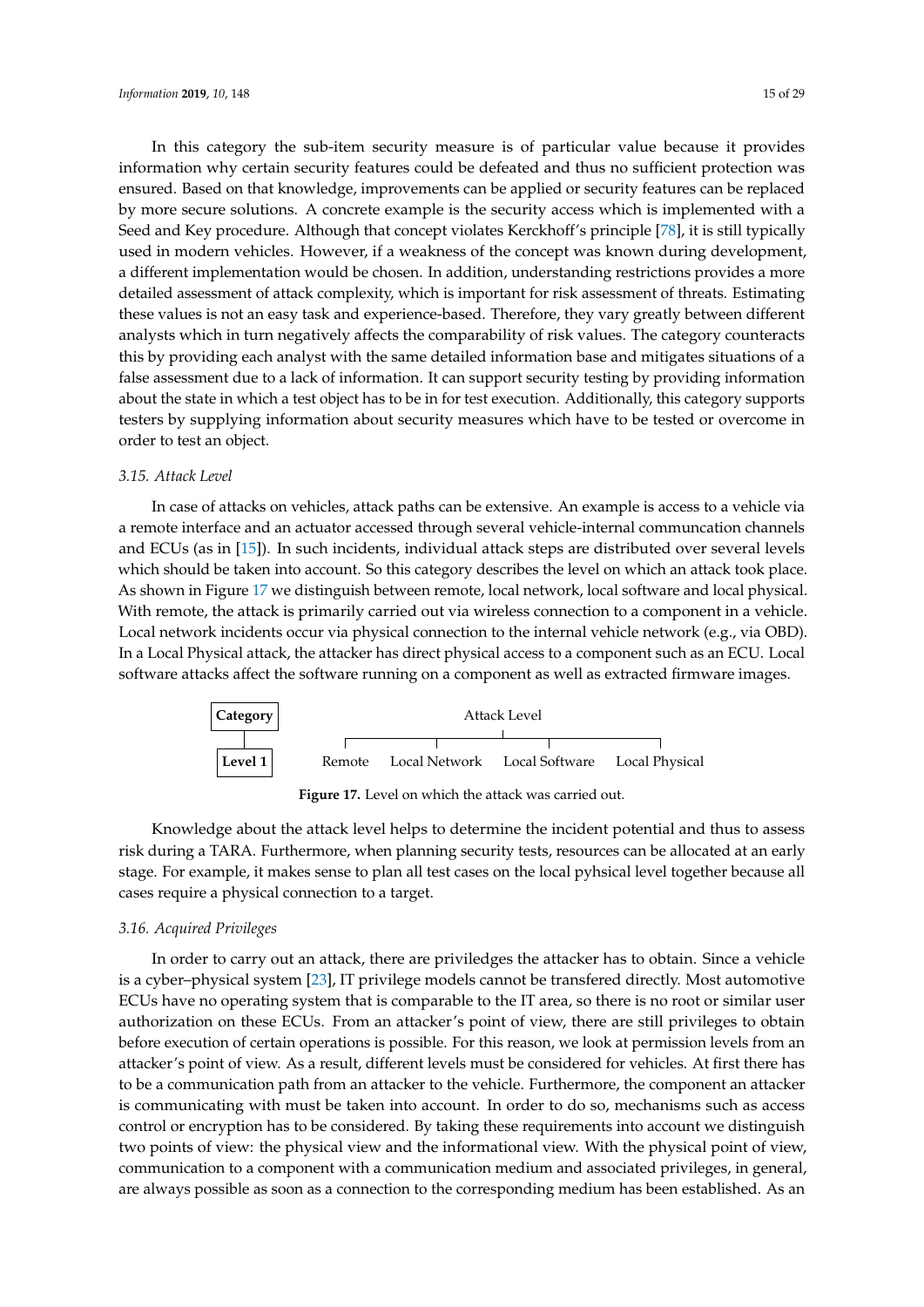example, communication with the CAN bus can be mentioned. As soon as an attacker has access to CAN, she achieved the privilege to send and read messages. However, an attacker cannot necessarily understand read message content she wants to send by achieving that privilege. We consider this knowledge as a part of the informational point of view. So an attacker has the privilege to read and send physically and understand data contents as well as any protocols or security measures. Thus, security measures can be covered. The following privileges management we propose to describe achieved privileges by an attacker takes the informational point of view which includes the physical point of view implicitly. The privileges management is divided into following five privileges levels which are illustrated in Figure [18:](#page-15-0) read/write (functional communication link), execute (functional component), read (functional component), write (functional component), full control (functional component). Read/write (functional communication link) describes the privilege to communicate with a vehicle via a communication interface. This means that read and write accesses to the communication medium are possible. That privilege covers the level for communication with a vehicle and represents the lowest privilege that an attacker must obtain in order to execute an attack. Execute (functional component) describes the initiation of a function on a component. This can be done by sending a message via the communication medium to an ECU. An example is sending a diagnostic message to the CAN bus to trigger a diagnostic function like reading diagnostic fault memory. Read (functional component) describes the privilege to read information from a component. That includes diagnostic data as well as secret information such as secret keys for security measures. Write (functional component) describes the ability to write or change data on a component. This can be achieved by initiating a calibration update which writes specific information to an ECU. Full control (functional component) is comparable to root privileges in user administration. That privilege grants an attacker full control of a component. Usually this is achieved by flashing a malicious firmware on a component.

<span id="page-15-0"></span>

**Figure 18.** Privileges an attacker needs to acquire for a successful attack execution.

The description as functional component or functional communication link enables our proposed privilege management to be used in combination with previously presented attack levels. For example, on remote level, read/write (functional communication link) privilege describes the communication technology used and functional component privileges describe the target communication component. This scheme can be used across all attack levels to describe privileges at different levels of an attack. Achieved privileges are especially helpful for the generation of new attack paths. In principle, attacks could be combined to a path if necessary privileges of an attack level matched privileges of the previous attack level. Based on that concept, we are currently developing a tool that uses this category to automatically generate attack paths in vehicle architectures and use them for risk assessment and security testing.

# *3.17. Vehicle*

In order to identify attacked vehicles, this category describes the vehicle information in detail. The vehicle manufacturer, model, construction year, type and additional information that may be relevant for an attack can be included as shown in Figure [19.](#page-16-0)

Knowledge about the vehicle can help car manufacturers during TARA to determine if an incident is transferable to other vehicles of their fleet. With this knowledge, conclusions can be drawn about the network architecture which can represent important information on transferability in security testing, as there is potential for reusing test cases.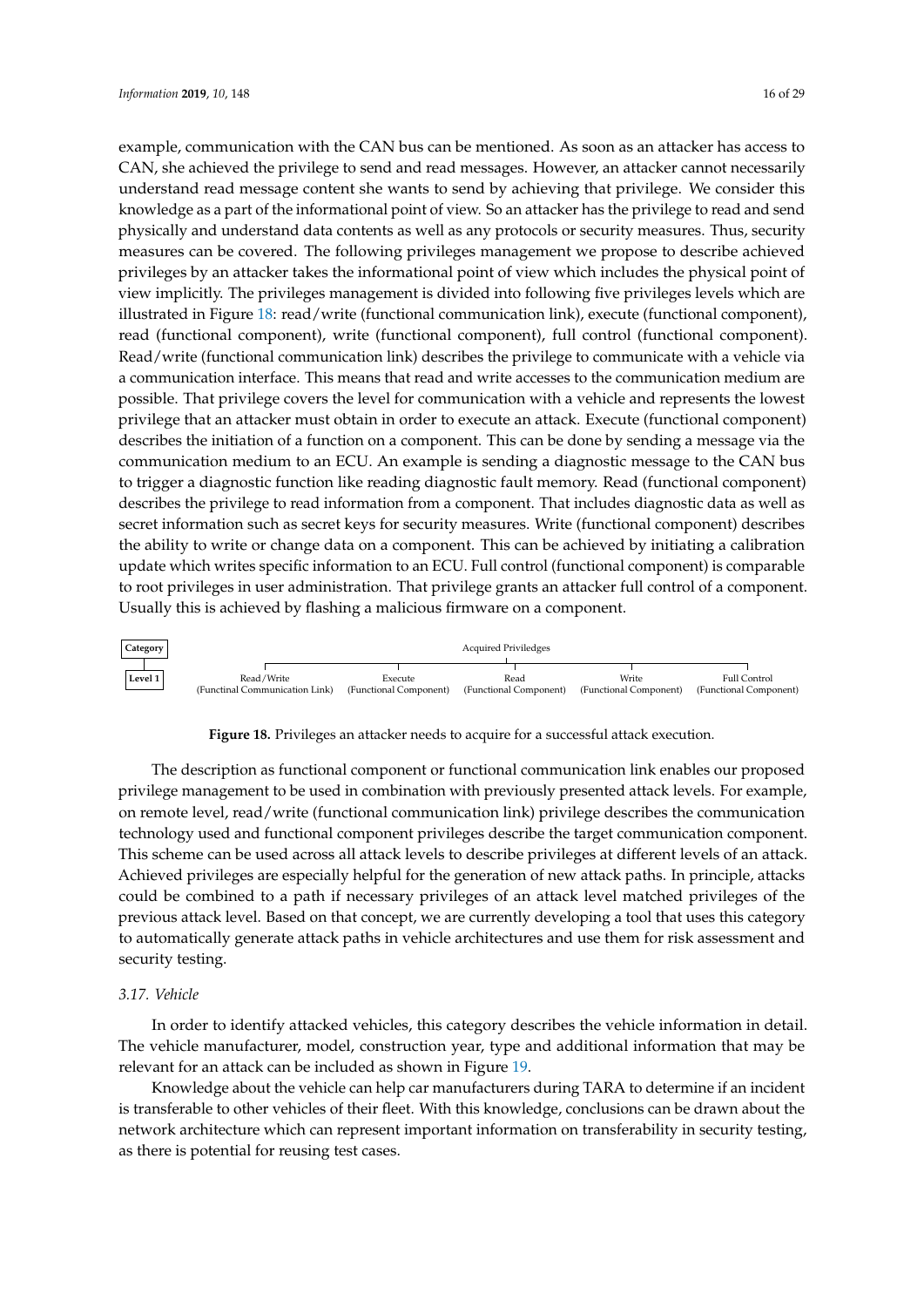<span id="page-16-0"></span>

**Figure 19.** Description of an attacked vehicle.

#### *3.18. Component*

The knowledge about the target component is an essential information. As illustrated in Figure [20](#page-16-1) we distinguish three types of components: ECU, sensor and actuator. Since vehicle manufacturers often use different designations for in-vehicle components, we provide different entries for each category. For ECUs components such as engine ECU or airbag ECU are provided. The manufacturer-specific component designations or designations mentioned in attack publications are appended to the selected component. An example entry could therefore have the following form: ECU (level 1), engine ECU (level 2), engine control unit version 1.09 (Level 3).

<span id="page-16-1"></span>

**Figure 20.** Specification of the target component.

This category provides valuable artifacts for threat analysis. An initial decision whether an incident can potentially affect the safety of a vehicle is required. That will be the case if an attack has an actuator as target because actuators can actively influence a vehicle's driving physics. So a tester or an analyst can verify whether attacks were performed on similar systems in the past to make new systems more secure against these attacks.

#### *3.19. Tool*

In order to carry out an attack, the attacker requires special equipment for communication with a vehicle and the actual execution of an attack. As shown in Figure [21](#page-17-0) we distinguish these tools between security tools, software tools, hardware tools, sensing tools, measurement tools and wireless tools. Software tools include libraries, drivers, simulation environments and similar which were necessary to execute an attack. Hardware tools contain the physical hardware used for the attack. Wireless tools mainly include wireless communication equipment to communicate over the air. Measurement tools contain equipment for physical measurements like oscilliscope or logic analyzer. Sensing tools describe sensors which were necessary to execute the attack. Security tools are a special section in this category, since these tools could be software tools or hardware tools, for example. We determine that security tools include all tools whose purpose is related to a security process like attacking, investigating or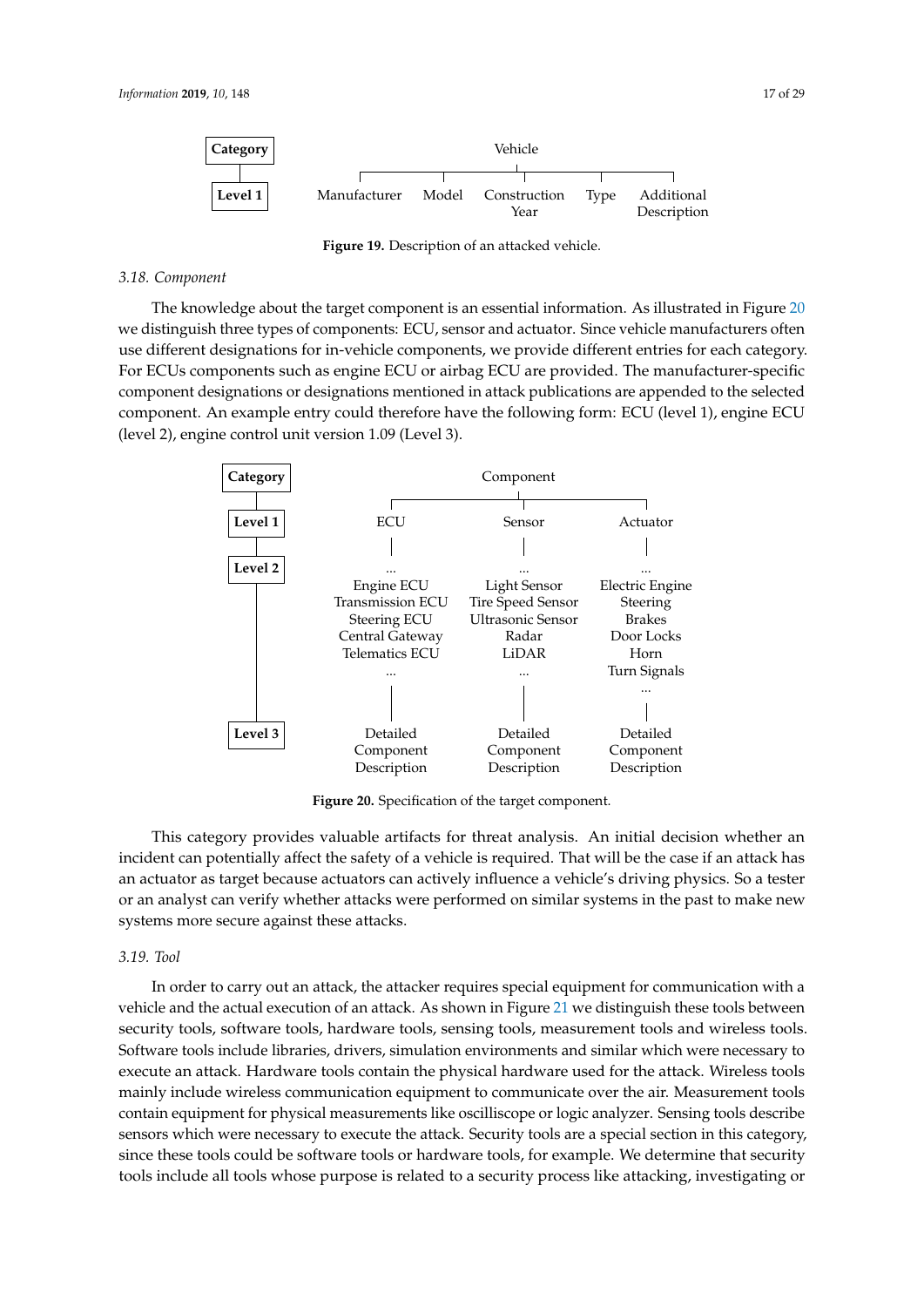defending a system. Therefore, we used the tool classification that offensive security uses for Kali Linux [\[79\]](#page-28-3).

The knowledge of used tools and required resources can help to determine the attack potential and supports the risk assessment during TARA. It is possible to estimate necessary resources for testing. This allows reducing testing effort by grouping tests which address the same tool category.

<span id="page-17-0"></span>

**Figure 21.** Specification of necessary attacking tools.

## *3.20. Attack Motivation*

The attacker's motivation to execute an attack is an information that can be used to determine the risk. We consider the description from Hoppe et al. [\[59\]](#page-27-6) as reasonable. The authors extended the objective category of CERT by adding the elements Security Evaluation and tuning to the already existing elements challenge status/thrill, political gain, financial gain and damage. Since that taxonomy covers use cases of the automotive sector, we used the classification of Hoppe et al. for attacker's motivation as shown in Figure [22.](#page-17-1)

<span id="page-17-1"></span>

**Figure 22.** Attacker motivation or objective to attack a vehicle or system.

Although the inclusion of attacker motivation in risk assessment can be considered critical due to its high subjectivity, we have decided to support it in our taxonomy due to its usage in TARA methods.

## *3.21. Entry in Vulnerability Database*

In case of already existing entries of automotive vulnerabilities in databases, this category is used to specify that database. One example of a widely used vulnerability database is the national vulnerability database (NVD) [\[38\]](#page-26-9) which uses the common vulnerabilities and exposures enumeration (CVE) [\[39\]](#page-26-10) list. Further examples are Rapid7—vulnerability and exploit database [\[45\]](#page-26-12) used by the metasploit framework [\[80\]](#page-28-4), CERT/CC Vulnerability notes database [\[81\]](#page-28-5), and packet storm database [\[43\]](#page-26-18). In addition, there are other databases in which vulnerabilities can be identified. We already mentioned them in Section [2.](#page-2-0) To our knowledge, automotive vulnerabilities are only represented in the CVE list. The databases shown in Figure [23](#page-18-0) are only a subset of existing ones.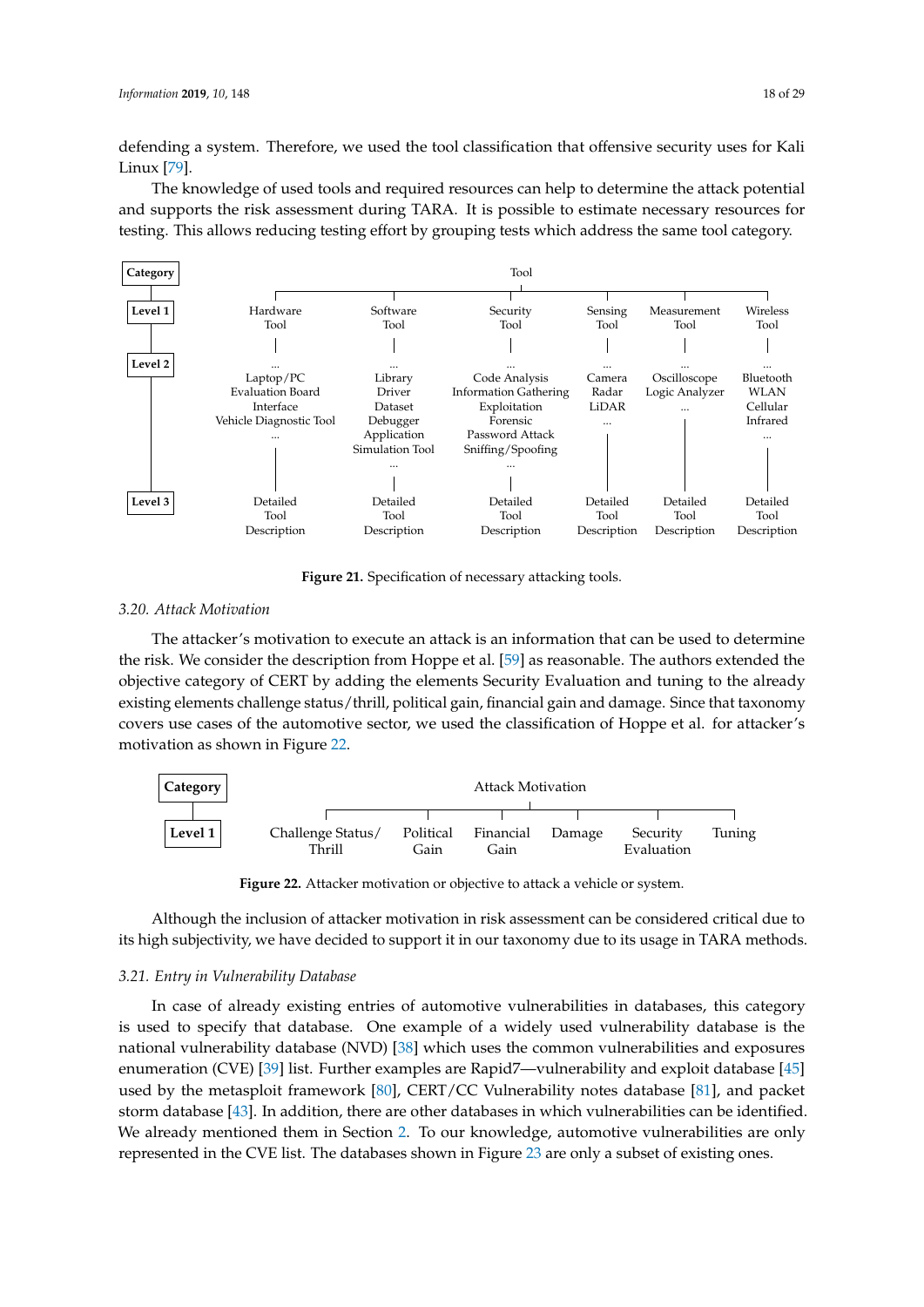<span id="page-18-0"></span>

| Category | Entry in Vulnerability Database |                       |                               |                       |          |  |  |
|----------|---------------------------------|-----------------------|-------------------------------|-----------------------|----------|--|--|
|          |                                 |                       |                               |                       |          |  |  |
| Level 1  | Common Vulnerabilities          | National Vulnerablity | Rapid7 - Vulnerability &      | Packet Strom Exploits | $\cdots$ |  |  |
|          | and Exposure (CVE)              | Database (NVD)        | Exploit Database (Metasploit) |                       |          |  |  |

**Figure 23.** Specification of vulnerability databases.

The information whether a vulnerability or an incident is mentioned in a vulnerability database serves as a reference to where the vulnerability is noted and how it is described. A benefit for TARA or security testing will only arises if many automotive vulnerabilities are registered into a database in a form which provides relevant information for these processes.

#### *3.22. Rating*

In the context of TARA, attacks are checked for their probability of occurrence and severity when they are carried out in a system. On the basis of that information, a risk value is determined and assigned to the respective attack. That process is implemented in this category and an incident or vulnerability is evaluated according to its severity. This allows an attack to be used directly for threat analysis and risk assessment. Such ratings allow attacks to be prioritized for their relevance and thus serve as prioritized test cases. We currently use the CVSS [\[70\]](#page-27-17), as shown in Figure [24,](#page-18-1) to evaluate attacks as that evaluation scheme is widely used and uniform. In addition, elements for determining that value can be mapped directly to categories of our taxonomy. For example, the CVSS category attack vector can be mapped with the four entries of our taxonomy category attack level. However, instead of CVSS other ratings systems could be used for this category.



**Figure 24.** Rating of the attack's severity.

<span id="page-18-1"></span>The CVSS value is calculated from several sub-values and shows the relevance of a vulnerability. The advantage of using such risk values is their uniformity. This mitigates situations where different risk values are assigned for a vulnerability by different analysts. That could improve the comparability of TARA results.

#### *3.23. Exploitability*

<span id="page-18-2"></span>In addition to the rating value explained above, exploitability can be used as an assessment of the attack's relevance when considered separately. The exploitability represents a metric for the probability of occurrence, independent from other metrics such as severity. As shown in Figure [25,](#page-18-2) we use the exploitability value which results as a partial value within calculation of the CVSS value.



**Figure 25.** Exploitability rating of an attack or vulnerability.

We consider that the expoitability value can make a valuable contribution to determining the probability of occurrence of threats or attacks. It can be seen as a substitute for attack potential and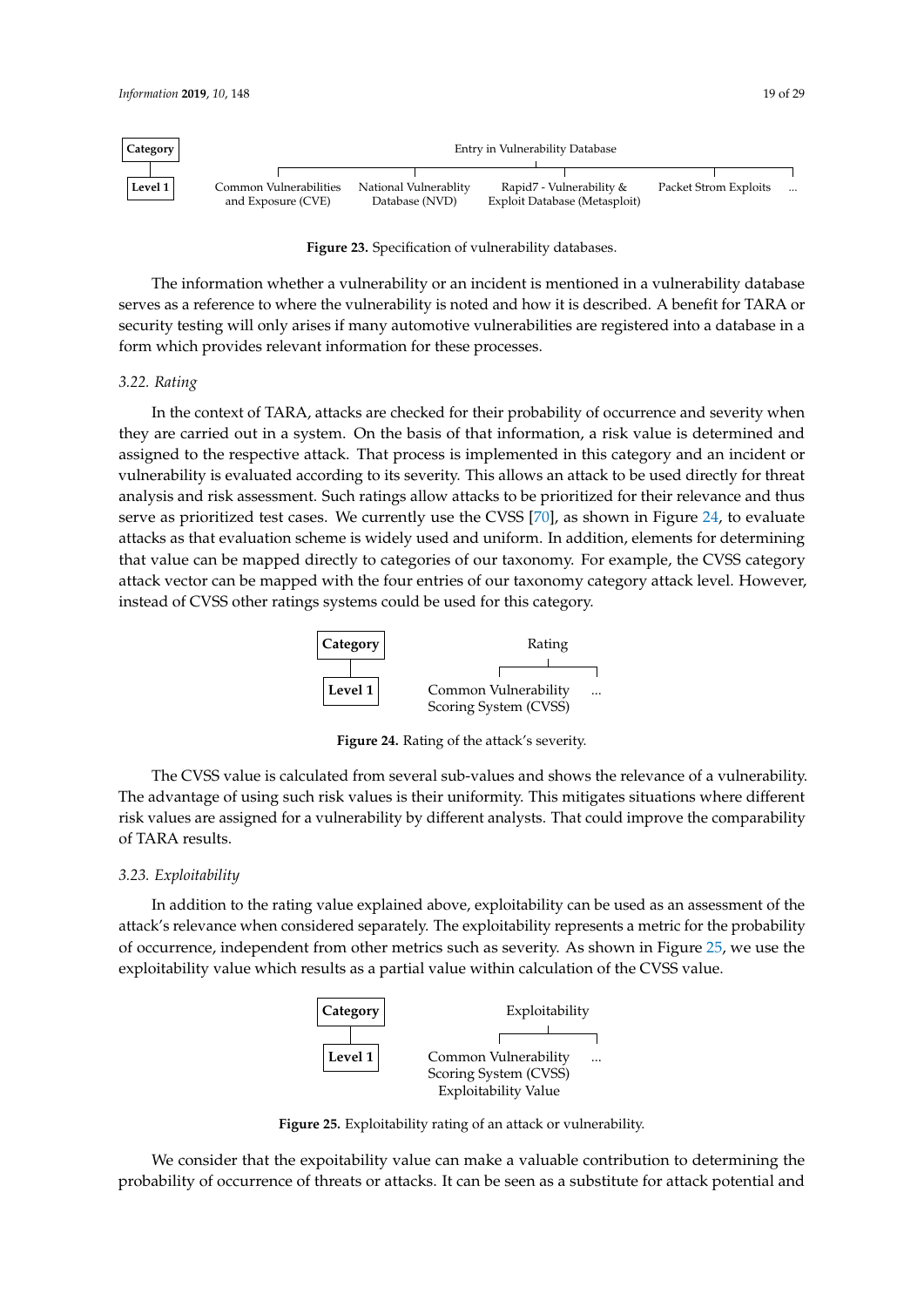is free of subjective influences like the attacker's motivation. It is therefore a reasonable alternative to complex metrics such as those used by EVITA. In addition, this value is defined once and can be consistently used afterwards. We are planning to use the exploitability value in combination with the severity value of an automotive safety integrity level (ASIL) of the ISO 26262 [\[82\]](#page-28-6) which represents a metric of functional safety to determine the risk for safety-affecting threats.

#### <span id="page-19-0"></span>**4. Example**

In this section, two exemplary incidents are shown which are classified according to our taxonomy. These two examples are used to demonstrate its usability. The first example shows a comparatively simple attack which is executed over one stage. The second incident is a multi-stage attack consisting of several stages with different characteristics. In Table [1](#page-20-0) the first attack is listed. It was carried out in the work of Koscher et al. [\[16\]](#page-25-16). For space reasons, categories that only cover level 1 are displayed in one column across all three levels in Tables [1](#page-20-0) and [2.](#page-21-0) This means that these elements have only one degree of abstraction (level 1), but it extends over all levels as global information.

The incident describes deactivation of the ECU communication over CAN by using a standard diagnostic function published in the year 2010 in the publication experimental security analysis of a modern automobile by Koscher et al. The attack is classified as a denial of service (category: attack class) because communications of the ECUs via CAN were blocked. Since this attack class was not described in detail in the publication, level 2 and level 3 get the entries none. The incident was primarily triggered by a diagnostic function, so the attack is a diagnostic attack (category: attack base) and since it was actually executed, we consider it as a real attack (category: attack type). Furthermore, the attack violated the availability (category: violated security property) due to the denial of service. Since the incident did not trigger any safety-critical functions and neither information theft nor financial benefits were obtained, the asset reliability (category: affected asset) was affected. To execute the attack, a connection to OBD (category: interface) had to be established. The vulnerability that enabled the attack affects the improper control of a resource through its lifetime (category: vulnerability). The CWE number CWE-284, which stands for the vulnerability improper access control, was assigned to this incident in order to specify the vulnerability on level 2. Level 3 describes standard is not met because "disable CAN communication" command must not be executed when vehicle is in motion in detail. Category attack path only includes one stage: sending the standard command for disabling the CAN communication via OBD. The prerequisite for that is required access/connection (category: requirement) via OBD. There were no restrictions for that attack, which is why in this category levels 1–3 get the entries none (category: restriction). Since the incident is related to the vehicle's network, local network (category: attack level) is chosen. Koscher et al. were able to trigger a function on a corresponding ECU and thus possessed execute (functional component) privileges (category: acquired privileges) which implicitly contains read/write (functional communication link), since communication via CAN already existed before. The attack ensured that communication between different ECUs (category: component) was no longer possible. For space reasons, only the engine ECU and electronic brake ECU as well as their exact designations (level 2) are shown in Table [1.](#page-20-0) The brand of the attacked vehicle is not known, so there is the entry vehicle brand not known in category vehicle. In the tool category tools used for attacks are shown. Level 1 includes a general description of the tool (e.g., hardware tool), in level 2 the special variant (interface) and in level 3 a detailed designation (CAN-to-USB-converter) is shown. Since the mentioned publication is a research work, the attack motivation was security evaluation (category: attack motivation). So far there is no entry in the vulnerability database. The incident was evaluated according to CVSS, whereby a rating of 7.4 (category: rating) was achieved. From this rating the value 2.84 for category exploitability could be extracted.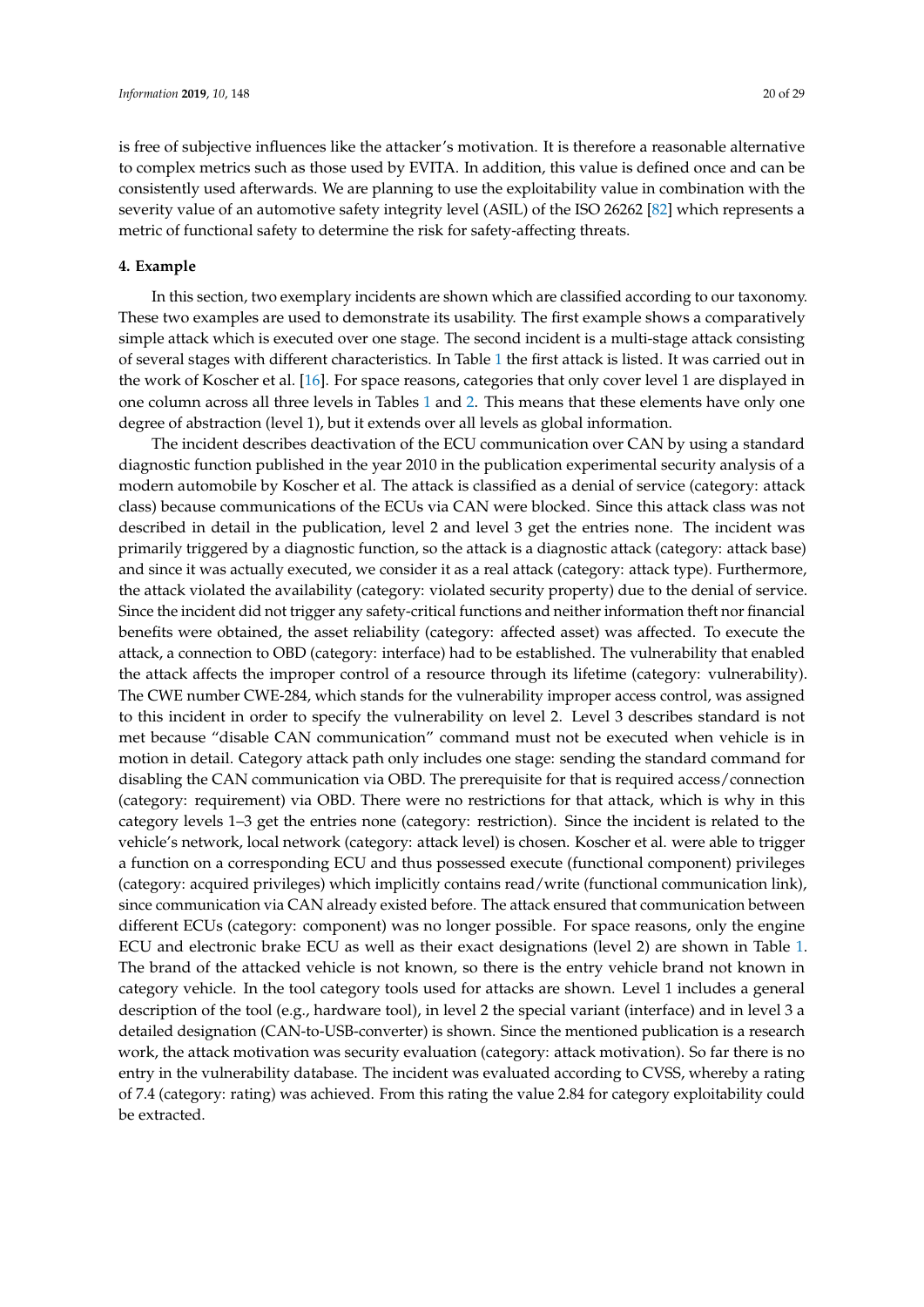<span id="page-20-0"></span>

| Category                             | Level 1                                                                                   | Level 2                                    | Level 3                                                                                                                       |  |  |
|--------------------------------------|-------------------------------------------------------------------------------------------|--------------------------------------------|-------------------------------------------------------------------------------------------------------------------------------|--|--|
| Description                          | Deactivation of the ECU communication over CAN by using a standard diagnostic<br>function |                                            |                                                                                                                               |  |  |
| Reference                            | Experimental Security Analysis of a Modern Automobile (Koscher et al.)                    |                                            |                                                                                                                               |  |  |
| Year                                 | 2010                                                                                      |                                            |                                                                                                                               |  |  |
| <b>Attack Class</b>                  | Denial of Service                                                                         | None                                       | None                                                                                                                          |  |  |
| <b>Attack Base</b>                   | Diagnostic Attack                                                                         |                                            |                                                                                                                               |  |  |
| <b>Attack Type</b>                   | <b>Real Attack</b>                                                                        |                                            |                                                                                                                               |  |  |
| <b>Violated Security</b><br>Property | Availability                                                                              |                                            |                                                                                                                               |  |  |
| <b>Affected Asset</b>                | Realiability                                                                              |                                            |                                                                                                                               |  |  |
| Vulnerability                        | CWE-664: Improper<br>Control of a Resource<br>Through its Lifetime                        | <b>CWE-284: Improper Access</b><br>Control | Standard is not met<br>because "disable CAN<br>communication"<br>command must not be<br>executed when vehicle<br>is in motion |  |  |
| Interface                            | <b>OBD</b>                                                                                |                                            |                                                                                                                               |  |  |
| Consequence                          | ECU communication is disabled while driving the vehicle                                   |                                            |                                                                                                                               |  |  |
| <b>Attack Path</b>                   | Sending the standard command for disabling the CAN communication via OBD                  |                                            |                                                                                                                               |  |  |
| Requirement                          | Required<br>Access/Connection                                                             | <b>OBD</b>                                 | None                                                                                                                          |  |  |
| Restriction                          | None                                                                                      | None                                       | None                                                                                                                          |  |  |
| <b>Attack Level</b>                  | Local Network                                                                             |                                            |                                                                                                                               |  |  |
| <b>Acquired Privileges</b>           | Execute (Functional Component)                                                            |                                            |                                                                                                                               |  |  |
| Vehicle                              | Vehicle brand not known                                                                   |                                            |                                                                                                                               |  |  |
|                                      | Engine ECU                                                                                | Electronic Brake ECU                       | Engine Control Module                                                                                                         |  |  |
| Component                            | Electronic Brake ECU                                                                      | Electronic Brake Control Module            | None                                                                                                                          |  |  |
|                                      |                                                                                           |                                            |                                                                                                                               |  |  |
|                                      | Hardware Tool                                                                             | Interface                                  | CAN-to-USB-Converter                                                                                                          |  |  |
|                                      | Hardware Tool                                                                             | Laptop/PC                                  | None                                                                                                                          |  |  |
| <b>Tool</b>                          | Measurement Tool                                                                          | Oscilloscope                               | None                                                                                                                          |  |  |
|                                      | Hardware Tool                                                                             | Evaluation Board                           | Atmel AVR-CAN                                                                                                                 |  |  |
|                                      | Hardware Tool                                                                             | Interface                                  | CANCapture ECOM<br>Cable                                                                                                      |  |  |
|                                      | Software Tool                                                                             | Communication Tool                         | <b>CARSHARK</b>                                                                                                               |  |  |
|                                      | Security Testing Tool                                                                     | Reverse Engineering Tool                   | <b>IDA</b> Pro                                                                                                                |  |  |
| <b>Attack Motivation</b>             | Security Evaluation                                                                       |                                            |                                                                                                                               |  |  |
| Entry in Vulnerability<br>Database   | None                                                                                      |                                            |                                                                                                                               |  |  |
| Rating                               | CVSS: 7.4                                                                                 |                                            |                                                                                                                               |  |  |
| Exploitability                       | CVSS Exploitability: 2.84                                                                 |                                            |                                                                                                                               |  |  |

**Table 1.** Example of a single-stage attack described by our taxonomy.

The second attack, presented in Table [2](#page-21-0) and executed by Miller and Valasek [\[14\]](#page-25-2), is a multi-stage attack. We do not describe all categories, only important ones like attack path.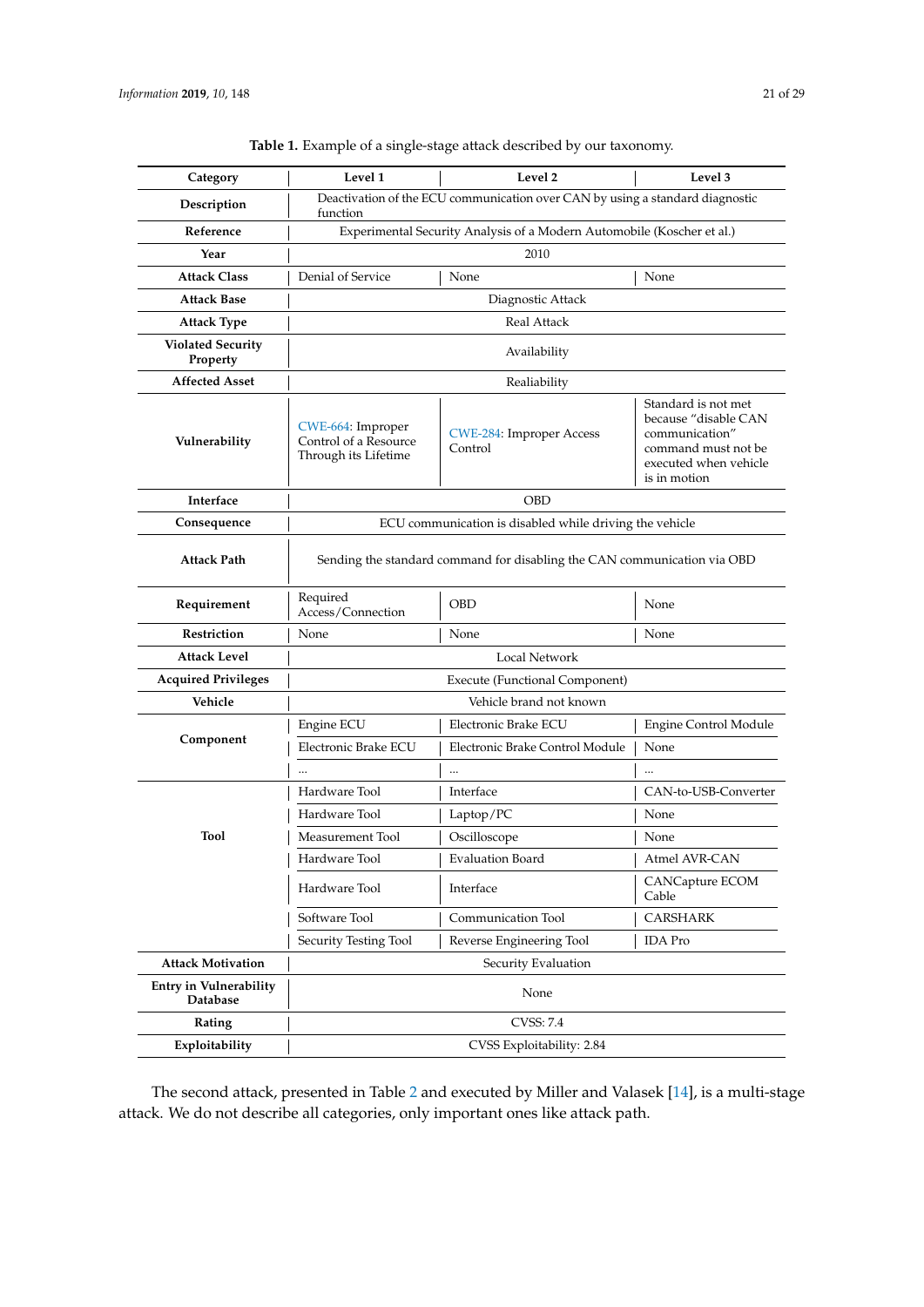<span id="page-21-0"></span>

| Category                                  | Level 1                                                                                                                                                                                                                                                                                                               | Level 2                             | Level 3                                                                                               |  |  |
|-------------------------------------------|-----------------------------------------------------------------------------------------------------------------------------------------------------------------------------------------------------------------------------------------------------------------------------------------------------------------------|-------------------------------------|-------------------------------------------------------------------------------------------------------|--|--|
| Description                               | Unauthorized flashing of malicious code on the engine ECU by using the<br>diagnostic reprogramming routine                                                                                                                                                                                                            |                                     |                                                                                                       |  |  |
| Reference                                 | Adventures in Automotive Networks and Control Units (C. Valasek et al.)                                                                                                                                                                                                                                               |                                     |                                                                                                       |  |  |
| Year                                      | 2013                                                                                                                                                                                                                                                                                                                  |                                     |                                                                                                       |  |  |
| <b>Attack Class</b>                       | Tampering                                                                                                                                                                                                                                                                                                             | Firmware Modification               | None                                                                                                  |  |  |
| <b>Attack Base</b>                        | Diagnostic Attack                                                                                                                                                                                                                                                                                                     |                                     |                                                                                                       |  |  |
| <b>Attack Type</b>                        | Real Attack                                                                                                                                                                                                                                                                                                           |                                     |                                                                                                       |  |  |
| <b>Violated Security</b><br>Property      | Integrity                                                                                                                                                                                                                                                                                                             |                                     |                                                                                                       |  |  |
| <b>Affected Asset</b>                     | <b>Information Security</b>                                                                                                                                                                                                                                                                                           |                                     |                                                                                                       |  |  |
| Vulnerability                             | CWE-693: Protection<br>Mechanism Failure                                                                                                                                                                                                                                                                              | CWE-287: Improper<br>Authentication | Unauthorized<br>reprogramming possible                                                                |  |  |
| Interface                                 | <b>OBD</b>                                                                                                                                                                                                                                                                                                            |                                     |                                                                                                       |  |  |
| Consequence                               |                                                                                                                                                                                                                                                                                                                       | Flashing of malicious code on ECU   |                                                                                                       |  |  |
| <b>Attack Path</b>                        | Downloading a new calibration update for ECU from manufacturer and Reverse<br>Engineering of the Toyota Update Calibration Wizard (CUW).<br>Monitoring the update process.<br>Reverse Engineering update algorithm for calibration updates.<br>Modification of calibration update.<br>Reflashing of malicious update. |                                     |                                                                                                       |  |  |
| Requirement                               | Required<br>Access/Connection                                                                                                                                                                                                                                                                                         | <b>OBD</b>                          | None                                                                                                  |  |  |
| Restriction                               | Security Feature                                                                                                                                                                                                                                                                                                      | <b>Access Control</b>               | Security Layer which is<br>tied to the Calibration<br>Version and allows only<br>one time overwriting |  |  |
| Attack Level                              | Local Network                                                                                                                                                                                                                                                                                                         |                                     |                                                                                                       |  |  |
| <b>Acquired Privileges</b>                | Full Control (Functional Component)                                                                                                                                                                                                                                                                                   |                                     |                                                                                                       |  |  |
| Vehicle                                   | Toyota Prius (Year of Construction: 2010)                                                                                                                                                                                                                                                                             |                                     |                                                                                                       |  |  |
| Component                                 | Engine ECU                                                                                                                                                                                                                                                                                                            | <b>Engine Control Module</b>        | 2 CPUs, NEC v850,<br>Renesas M16/C                                                                    |  |  |
|                                           | Software Tool                                                                                                                                                                                                                                                                                                         | Vehicle Diagnostic Software         | Toyota Calibration<br>Update Wizard (CUW)                                                             |  |  |
| Tool                                      | Hardware Tool                                                                                                                                                                                                                                                                                                         | Interface                           | J2534 PassThru Device<br>(CarDAQPlus)                                                                 |  |  |
|                                           | Hardware Tool                                                                                                                                                                                                                                                                                                         | Interface                           | <b>ECOM</b> cable                                                                                     |  |  |
|                                           | Hardware Tool                                                                                                                                                                                                                                                                                                         | Laptop/PC                           | Windows PC                                                                                            |  |  |
|                                           | Software Tool                                                                                                                                                                                                                                                                                                         | Communication Tool                  | EcomCat Application                                                                                   |  |  |
| <b>Attack Motivation</b>                  | Security Evaluation                                                                                                                                                                                                                                                                                                   |                                     |                                                                                                       |  |  |
| <b>Entry in Vulnerability</b><br>Database | None                                                                                                                                                                                                                                                                                                                  |                                     |                                                                                                       |  |  |
| Rating                                    | <b>CVSS: 6.8</b>                                                                                                                                                                                                                                                                                                      |                                     |                                                                                                       |  |  |
| Exploitability                            | CVSS Exploitability: 1.62                                                                                                                                                                                                                                                                                             |                                     |                                                                                                       |  |  |

# **Table 2.** Example of a multi-stage attack described by our taxonomy.

The attack consisted of unauthorized flashing of malicious code on the engine ECU by using the diagnostic reprogramming routine that took place via OBD (category: interface). Flashing of malicious code on ECU could be reached as consequence which violated the integrity (category: violated security property) and concerned information security (category: affected asset). We chose that incident as an example because it has several stages in category attack path, which are explained below. The first step was downloading a new calibration update for ECU from manufacturer and reverse engineering of the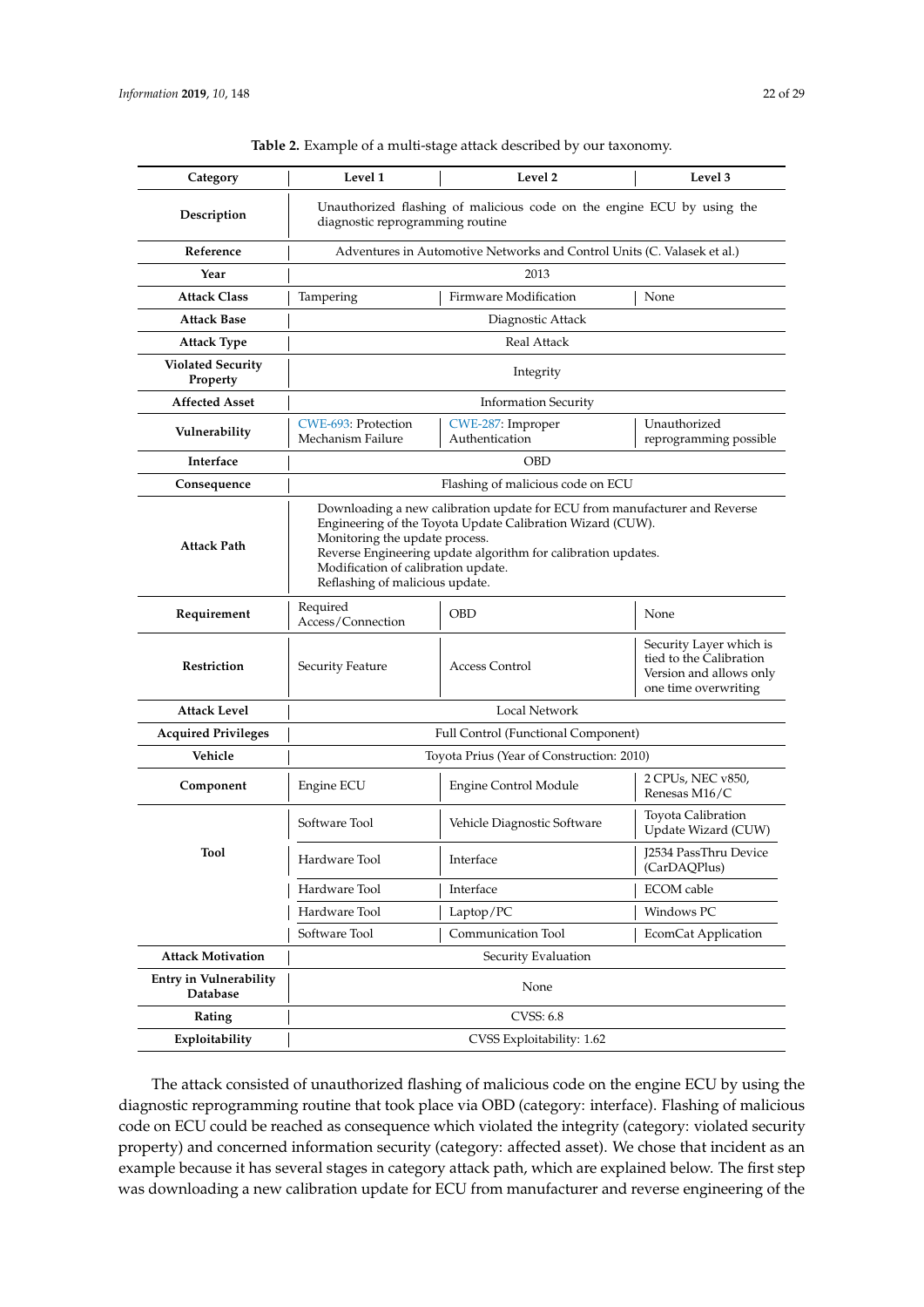Toyota update calibration wizard (CUW). This activity can be performed at any time and independently of the vehicle. The aim of this step is information gain about the target vehicle and its functionality in order to find possible weak points. Miller and Valasek pursued the goal to flash an ECU with malicious code. Therefore the next step included monitoring the update process to get information about the update routine. The third step, reverse engineering update algorithm for calibration updates, was based on information obtained before. The researchers retrieved all information they needed to flash calibration updates. The fourth step consisted of modification of calibration update and in the last step reflashing of malicious update. Splitting an incident into its individual attack steps has several advantages. A detailed description of the attack and carried out activities is given. Furthermore, individual attack steps can have properties which differ from the overall attack. When considering the incident as shown in Table [2,](#page-21-0) the violated security property can be described with integrity, since a modified update was flashed on ECU. Considering the attack path's first step separately: downloading a new calibration update for ECU from manufacturer and reverse engineering of the Toyota update calibration wizard (CUW), this step does not violate integrity, but confidentiality. Furthermore, requirement: required access/connection (level 1) and OBD (level 2) would not be necessary for that step. If individual attack steps are described with our taxonomy, different properties within an incident can be represented. Thus, more exact information for TARA as well as possible testing steps could be pointed out. As a further advantage, new attack paths can be found. Considering the first attack step again, we can see that the information gained from reverse engineering could have led to other attacks in addition to the malicious update. This was also done in the publication by Miller and Valasek [\[14\]](#page-25-2), since reverse engineering the Toyota calibration update wizard (CUW) made it possible to identify diagnostic messages with which the researchers could control various actuators. Finding new attack paths is therefore a great advantage for security development, as these paths may not have been considered before and thus not secured. These information can also be used to identify possible places where security mechanisms can be introduced to secure several attack paths at once. Furthermore, activities can be identified that can be executed separately from the actual incident. For example, all reverse engineering activities illustrated in Table [2](#page-21-0) can be performed offline from the vehicle. The information gain of these steps can help attackers to execute further attacks on a car. Such activities can occur in the middle of the attack path, i.e., an attacker establishes a connection to a vehicle and reads the firmware of an ECU. In order to understand the contents of the firmware, reverse engineering or disassembling would take place at this point. That process could be carried out by an attacker at any time and without a vehicle connection. If the attacker succeeds in extracting information from firmware, she can reconnect to the vehicle to use the information for an incident. In this case, the attack path would be interrupted until information gathering is complete and continued at a later stage.

#### <span id="page-22-0"></span>**5. Discussion**

In this section, a critical analysis of our presented approach takes place and possible discussion points are taken up. It should be mentioned that our taxonomy has some disadvantages besides the advantages described above. A major drawback is the complexity caused by the high number of categories and their different hierarchical levels. For a single attack, the classification effort is manageable, but for a large number of attacks, the time expense rises significantly. In order to address that problem, we are developing a software tool which makes it possible to support the classification of attacks by providing a graphical interface for each category in which the corresponding possible entries can be selected. The entered attacks will be displayed in tabular form as well as a listing. In Section [6](#page-24-3) we explain the planned functionality of our tool in more detail. In our opinion, the advantages resulting from our taxonomy predominate high effort disadvantages. The initial effort to describe many attacks is high, but these incidents can be reused in future, saving time in the long run. This will particularly be the case if attacks are stored within a database (vulnerability database), as it would provide a fixed knowledge base which could be used at any time to develop security concepts. We would also argue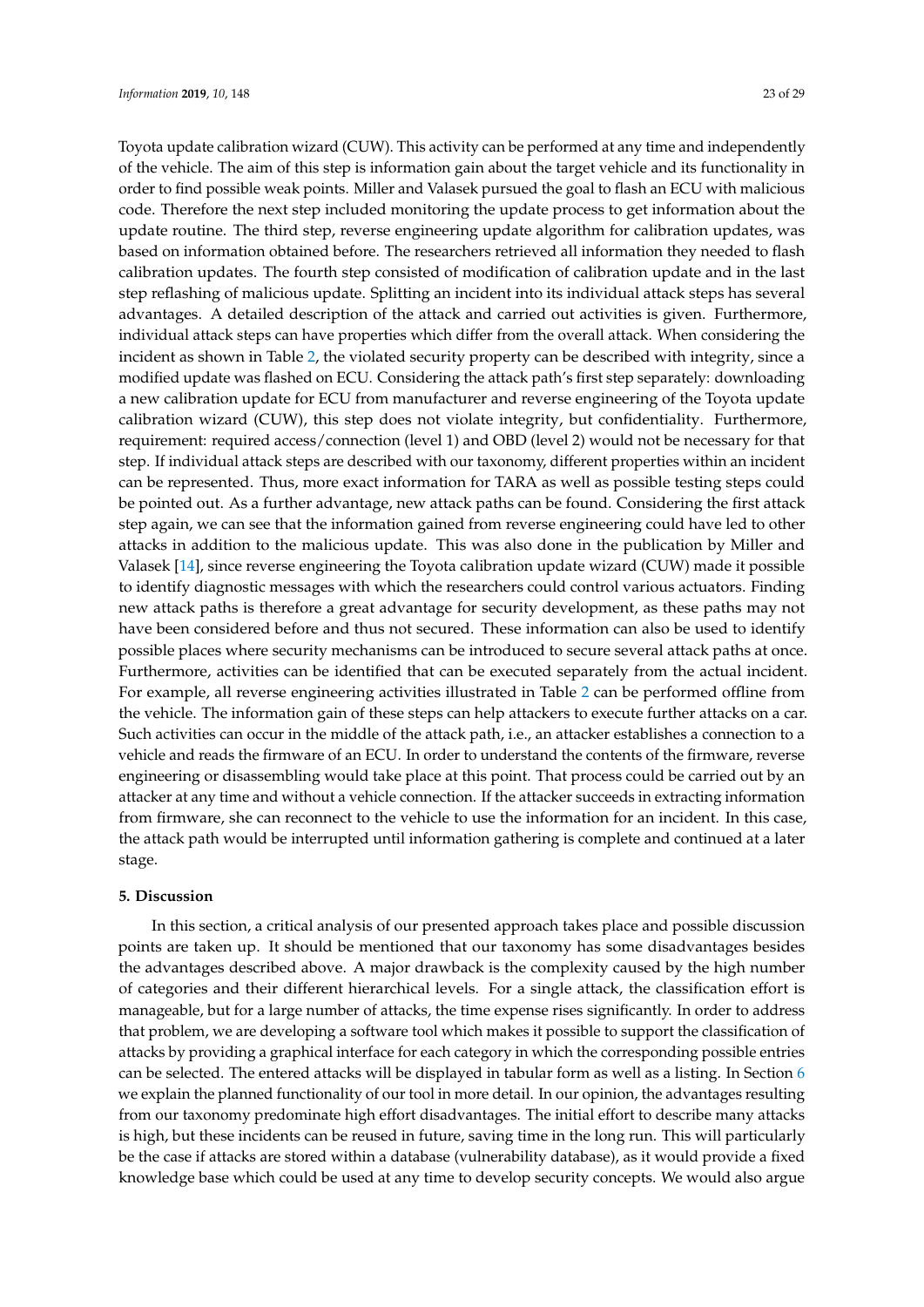that the complexity is reduced significantly when different stakeholders need different information. For example, when a stakeholder only needs information from level 1, the detailed information from level 2 and level 3 can be neglected. In this case, the effort a stakeholder would have to put in for an incident description, is comparable to other taxonomies like CERT's.

Another point of discussion is an evaluation of our approach. We applied our taxonomy to several published incidents. A collection of published attacks already made by the Karlsruhe University [\[9,](#page-25-9)[83\]](#page-28-7) served as a foundation. This collection was extended by further automotive attacks and classified by our approach. A table with a total of 162 attacks from 74 publications was created [\[37\]](#page-26-8). By consideration of a multi-stage attack's single steps, as described in Section [4,](#page-19-0) there are even 413 attacks [\[37\]](#page-26-8), which we could classify. In addition to this internal assessment, we are planning a further evaluation in the future. Currently there are publications of executed automotive attacks which are not yet entered and classified in our collection. After finishing the tool described in the previous segment, these publications will be classified as an evaluation of security engineers using our taxonomy and will be added to the incident collection.

As further points of discussion the following six criteria are considered which were presented by John D. Howard in his dissertation [\[57\]](#page-27-4). Howard explained that a taxonomy should be mutually exclusive, exhaustive, unambiguous, repeatable, accepted and useful. So at this point we argue whether our approach meets these criteria.

Mutually Exclusive means that there should be no overlapping between possible entries within a category. Since automotive security attacks are often specified in varying degrees of detail in publications, classifications within a category are not exclusive. This is not a general problem of our taxonomy, but of the available information used to classify it. However, situations can occur where information can be assigned to several elements of a single category. This represents a general problem in security and has already been discussed in various publications [\[57,](#page-27-4)[84\]](#page-28-8). Weber et al. [\[48\]](#page-26-15) have also recognized that problem. The authors argue that it is a characteristic of flaws, if they can be assigned to several classified elements. Furthermore, the authors argue that the overarching sense of a taxonomy lies in usability and with semantic correctness under certain circumstances valuable information can get lost. We agree with their argumentation and would like to point out that our proposed classification scheme should above all support the presented use cases as an information base which supports the development and test process of security development.

Exhaustiveness is a general problem in the area of security, since no statement can be made as to whether all incidents or possible attack paths are known. Therefore, there is basically no completeness over all attack possibilities. We can only make the statement that we are exhaustive over the automotive attacks we have classified in our incident table. It is difficult to assess completeness, as only few automotive incidents have been published compared to IT where more incidents are public. An example is the dissertation of Howard [\[57\]](#page-27-4) in which 4299 internet incidents were available. In this respect, a larger database could provide greater assurance regarding completeness.

The criteria of unambiguousness and repeatability can only be checked during an evaluation, since several parties would work with our classification and show its repeatability. In principle, that criterion can only be verified in practice anyway. However, we address the criterion of unambiguousness by splitting attacks into their single attack steps. Splitting attacks lead to a significantly better unambiguousness, since single attack steps break down the full attack which could be classified into several category elements. The criterion of acceptance can only be achieved by establishing our taxonomy in the security community. Due to this we want to introduce it already at this point in time, so we could get feedback and criticism already now.

We mentioned the usefulness of our taxonomy in Section [3](#page-4-0) by describing three use cases we want to address with our approach in order to support security development in the automotive domain. We believe that a description of automotive security incidents in such a way can provide valuable information to security development and testing processes.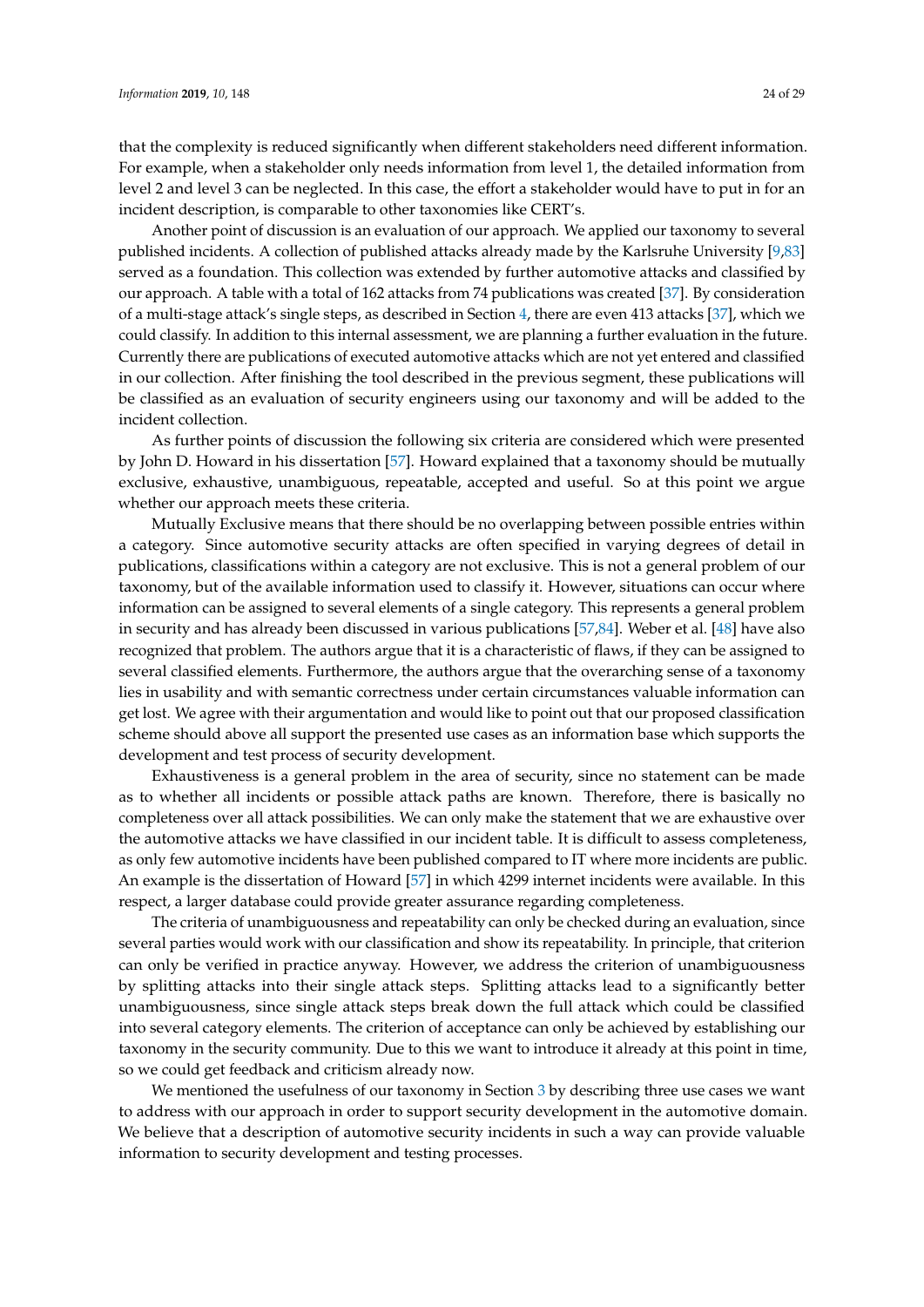Finally, another criterion should be considered, which is subjectivity. When using taxonomies, there is a risk the person doing the classification will have to select several entries that exist within each category. However, that process is subjective and depends on the person in question. Remedy is provided by defined criteria on basis of which an entry is selected. In Section [3](#page-4-0) the individual entries were described in order to support users of the taxonomy. This aspect should be part of the planned evaluation, since the applicability of our classification will be determined there. The problem of subjectivity applies in principle to every taxonomy. This occurs above all with categories like attacker motivation, since no criteria can be specified, in which situation an entry must be selected. However, a fundamental problem of security is reflected. For example, the process of TARA is also subjective. To reduce subjectivity as much as possible, we have limited ourselves to using established security description models such as STRIDE which have already been used for years in the area of security.

# <span id="page-24-3"></span>**6. Conclusions and Future Work**

In this work, we presented a taxonomy to describe automotive security attacks. The classification of attacks into categories of different detail levels enables using our taxonomy for TARA and security testing and provides a uniform description for security developers and testers. We have classified our collection of 162 published security incidents as well as the splitted version with 413 multi-stage attacks on vehicles based on this taxonomy and made it available online [\[37\]](#page-26-8) in order to provide a public collection of incidents. By using description patterns such as STRIDE, which are already established in the security field, we hope to have created a common language for information exchange. This could improve cooperation between different stakeholders of the automotive domain by using this mutual language and collection of knowledge. We hope that our taxonomy will be accepted by the automotive security community in order to support developing security concepts for vehicles. We would also appreciate feedback and constructive criticism from the security community.

For future work, we plan to extend our attack collection by further incidents to expand our information base. In one project, our colleagues at the Karlsruhe University of Applied Sciences [\[21\]](#page-25-7) are working on developing a vulnerability database for automotive security vulnerabilities. Our collected attacks and their classification can serve as an input which can be mapped in such a database. Another area we currently address is the development of a tool that can be used to classify attacks according. Since our taxonomy has comparatively many categories, which themselves have several classification elements, the tool improves the applicability, in particular by a high number of published incidents. In addition, extensions are to be made within the tool to enable the application of our taxonomy for TARA and security testing. With the completion of our tool, an evaluation will be carried out in order to evaluate the criteria mentioned in Section [5](#page-22-0) as well as their applicability and acceptance.

**Author Contributions:** Conceptualization, F.S. and J.D.; data curation, F.S. and J.D.; funding acquisition, R.K.; methodology, F.S. and J.D.; project administration, R.K.; supervision, R.K.; writing—original draft, F.S. and J.D.; Writing—review and editing, F.S., J.D. and R.K. All authors have read and approved the final manuscript.

**Funding:** This research received no external funding.

**Acknowledgments:** We thank the reviewers for their inspiring comments.

**Conflicts of Interest:** The authors declare no conflict of interest.

#### **References**

- <span id="page-24-0"></span>1. Maurer, M.; Gerdes, J.C.; Lenz, B.; Winner, H. *Autonomes Fahren: Technische, Rechtliche und Gesellschaftliche Aspekte*; Springer-Verlag: Berlin, Germany, 2015.
- <span id="page-24-1"></span>2. IEEE. *IEEE Std 802.11ak-2018 (Amendment to IEEE Std 802.11(TM)-2016 as Amended by IEEE Std 802.11ai(TM)-2016, IEEE Std 802.11ah(TM)-2016, and IEEE Std 802.11aj(TM)-2018): IEEE Standard for Information Technology-Telecommunications and Information Exchange Betwee*; IEEE: Piscataway, NJ, USA, 2018.
- <span id="page-24-2"></span>3. Bluetooth Special Interest Group. Bluetooth Core Specification v5.0, 2018. Available online: [https://www.bl](https://www.bluetooth.com/specifications/bluetooth-core-specification) [uetooth.com/specifications/bluetooth-core-specification](https://www.bluetooth.com/specifications/bluetooth-core-specification) (accessed on 28 March 2019).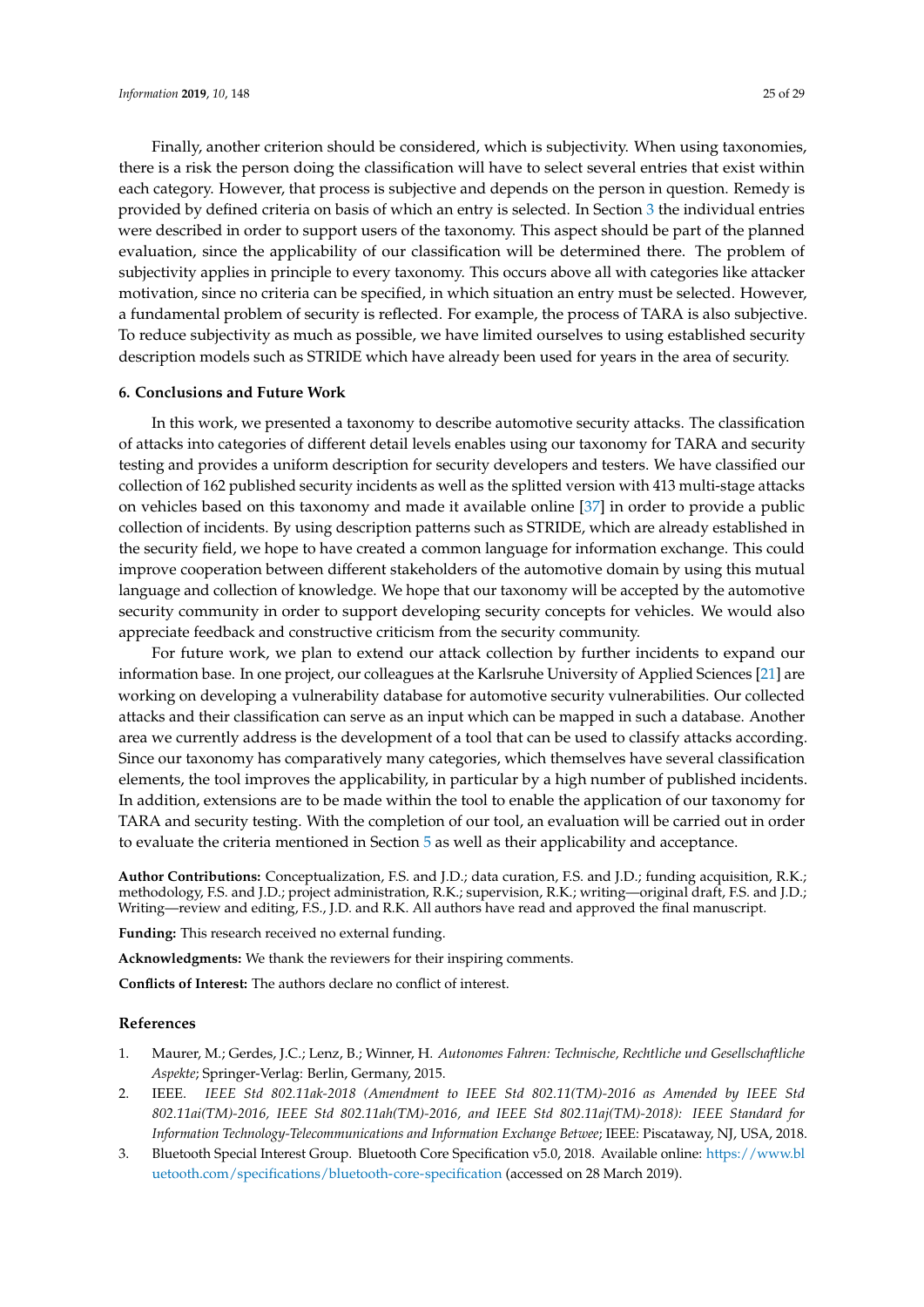- <span id="page-25-0"></span>4. Dürrwang, J.; Braun, J.; Rumez, M.; Kriesten, R.; Pretschner, A. Enhancement of Automotive Penetration Testing with Threat Analyses Results. *SAE Int. J. Transp. Cybersecur. Priv.* **2018**, *1*, 91–112. [\[CrossRef\]](http://dx.doi.org/10.4271/11-01-02-0005)
- <span id="page-25-12"></span>5. Francillon, A.; Danev, B.; Capkun, S. Relay attacks on passive keyless entry and start systems in modern cars. In Proceedings of the Network and Distributed System Security Symposium (NDSS), San Diego, CA, USA, 6–9 February 2011.
- <span id="page-25-19"></span>6. Keen Lab. Experimental Security Assessment of BMW Cars: A Summary Report. 2017. Available online: [https://keenlab.tencent.com/en/whitepapers/Experimental\\_Security\\_Assessment\\_of\\_BMW\\_Cars\\_by\\_K](https://keenlab.tencent.com/en/whitepapers/Experimental_Security_Assessment_of_BMW_Cars_by_KeenLab.pdf) [eenLab.pdf](https://keenlab.tencent.com/en/whitepapers/Experimental_Security_Assessment_of_BMW_Cars_by_KeenLab.pdf) (accessed on 17 April 2019).
- 7. Nilsson, D.K.; Larson, U.E.; Picasso, F.; Jonsson, E. A First Simulation of Attacks in the Automotive Network Communications Protocol FlexRay. In *Proceedings of the International Workshop on Computational Intelligence in Security for Information Systems CISIS'08*; Corchado, E., Zunino, R., Gastaldo, P., Herrero, Á., Eds.; Springer: Berlin/Heidelberg, Germany, 2009; Volume 53, pp. 84–91.
- <span id="page-25-18"></span>8. Petit, J.; Stottelaar, B.; Feiri, M.; Kargl, F. Remote attacks on automated vehicles sensors: Experiments on camera and lidar. *Black Hat Europe* **2015**, *11*, 2015.
- <span id="page-25-9"></span>9. Ring, M.; Dürrwang, J.; Sommer, F.; Kriesten, R. Survey on vehicular attacks - building a vulnerability database. In Proceedings of the 2015 IEEE International Conference on Vehicular Electronics and Safety (ICVES), Yokohama, Japan, 5–7 November 2015; pp. 208–212.
- <span id="page-25-13"></span>10. Spaar, D. Auto, öffne dich. *Sicherheitslücken bei BMWs ConnectedDrive C* **2015**, *5*, 15.
- 11. Verdult, R.; Garcia, F.D.; Balasch, J. Gone in 360 seconds: Hijacking with Hitag2. In Proceedings of the 21st 5USENIX6 Security Symposium (5USENIX6 Security 12), Bellevue, WA, USA, 8–10 August 2012; pp. 237–252.
- <span id="page-25-14"></span>12. Verdult, R.; Garcia, F.D.; Ege, B. Dismantling Megamos Crypto: Wirelessly Lockpicking a Vehicle Immobilizer. In Proceedings of the USENIX Security Symposium, Washington, DC, USA, 14–16 August 2013; pp. 703–718.
- <span id="page-25-1"></span>13. Woo, S.; Jo, H.J.; Lee, D.H. A Practical Wireless Attack on the Connected Car and Security Protocol for In-Vehicle CAN. *IEEE Trans. Intell. Transp. Syst.* **2014**, 1–14. [\[CrossRef\]](http://dx.doi.org/10.1109/TITS.2014.2351612)
- <span id="page-25-2"></span>14. Miller, C.; Valasek, C. Adventures in automotive networks and control units. *Def Con* **2013**, *21*, 260–264.
- <span id="page-25-17"></span>15. Miller, C.; Valasek, C. Remote exploitation of an unaltered passenger vehicle. *Black Hat USA* **2015**, *2015*, 91.
- <span id="page-25-16"></span>16. Koscher, K.; Czeskis, A.; Roesner, F.; Patel, S.; Kohno, T.; Checkoway, S.; McCoy, D.; Kantor, B.; Anderson, D.; Shacham, H.; et al. Experimental Security Analysis of a Modern Automobile. In Proceedings of the 2010 IEEE Symposium on Security and Privacy, Berkeley/Oakland, CA, USA, 16–19 May 2010; pp. 447–462.
- <span id="page-25-3"></span>17. Checkoway, S.; McCoy, D.; Kantor, B.; Anderson, D.; Shacham, H.; Savage, S.; Koscher, K.; Czeskis, A.; Roesner, F.; Kohno, T.; et al. Comprehensive Experimental Analyses of Automotive Attack Surfaces. In Proceedings of the USENIX Security Symposium, San Francisco, CA, USA, 8–9 August 2011.
- <span id="page-25-4"></span>18. SAE Vehicle Electrical System Security Committee. *SAE J3061-Cybersecurity Guidebook for Cyber-Physical Automotive Systems*; SAE International: Warrendale, PA, USA, 2016.
- <span id="page-25-5"></span>19. Barber, A. *Status of work in Process on ISO/SAE 21434 Automotive Cybersecurity Standard*; ISO SAE International: Geneva, Switzerland, 2018; Volume 10.
- <span id="page-25-6"></span>20. Upstream Security Ltd. Smart Mobility Cyber Attacks Repository, 2019. Available online: [https://www.up](https://www.upstream.auto/research/automotive-cybersecurity/) [stream.auto/research/automotive-cybersecurity/](https://www.upstream.auto/research/automotive-cybersecurity/) (accessed on 28 March 2019).
- <span id="page-25-7"></span>21. Hochschule Karlsruhe - Technik und Wirtschaft. Sichere Datenverarbeitung beim autonomen Fahren: Starke IT-Sicherheit für das Auto der Zukunft—Forschungsverbund entwickelt neue Ansätze. Available online: <https://www.hs-karlsruhe.de/presse/secforcars/> (accessed on 28 March 2019).
- <span id="page-25-8"></span>22. Bundesministerium für Bildung und Forschung. SecForCARs: Sicherheit für vernetzte, autonome Fahrzeuge. Available online: [https://www.forschung-it-sicherheit-kommunikationssysteme.de/projekte/sicherheit-f](https://www.forschung-it-sicherheit-kommunikationssysteme.de/projekte/sicherheit-fuer-vernetzte-autonome-fahrzeuge) [uer-vernetzte-autonome-fahrzeuge](https://www.forschung-it-sicherheit-kommunikationssysteme.de/projekte/sicherheit-fuer-vernetzte-autonome-fahrzeuge) (accessed on 28 March 2019).
- <span id="page-25-10"></span>23. Lee, E.A. Cyber Physical Systems: Design Challenges. In Proceedings of the IEEE Symposium on Object/Component/Service-Oriented Real-Time Distributed Computing, Orlando, FL, USA, 5–7 May 2008; pp. 363–369.
- <span id="page-25-11"></span>24. King, J.D. Passive Remote Keyless Entry System. US Patent 6,236,333, 22 May 2001.
- <span id="page-25-15"></span>25. Thomas, E.; Timo, K.; Amir, M.; Christof, P.; Mahmoud, S.; Mohammad, T.M.S. On the Power of Power Analysis in the Real World: A Complete Break of the KeeLoq Code Hopping Scheme. In *CRYPTO 2008, Volume 5157 of LNCS*; LNCS, Ed.; Springer: Berlin, Germany, 2008; pp. 203–220.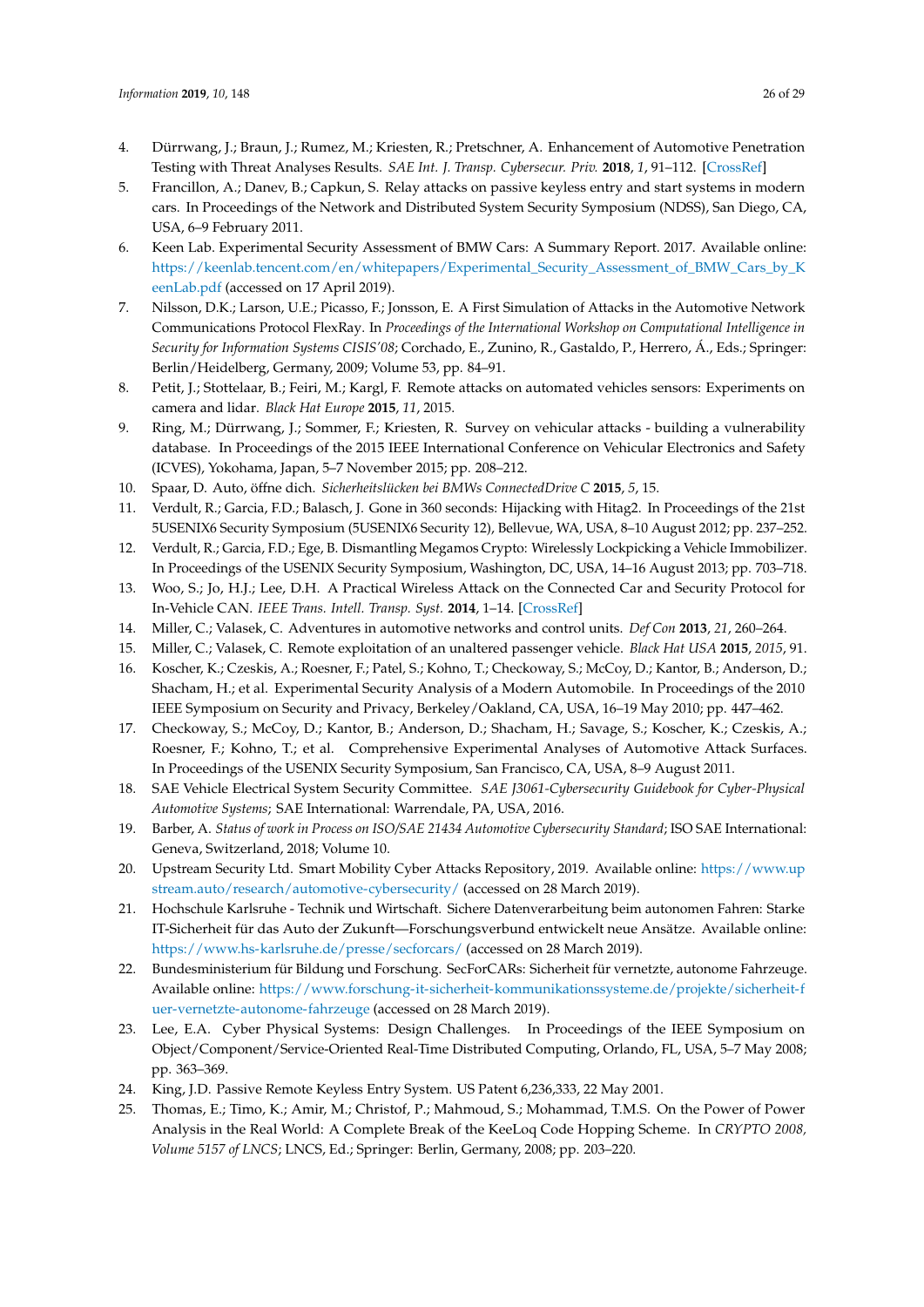- <span id="page-26-17"></span>26. Rüsberg, K. Keyless Gone: Autodiebe Tricksen Kontaktlose Schließsysteme aus, 2015. Available online: [https://www.heise.de/ct/ausgabe/2015-26-Autodiebe-tricksen-kontaktlose-Schliesssysteme-aus-30139](https://www.heise.de/ct/ausgabe/2015-26-Autodiebe-tricksen-kontaktlose-Schliesssysteme-aus-3013915.html) [15.html](https://www.heise.de/ct/ausgabe/2015-26-Autodiebe-tricksen-kontaktlose-Schliesssysteme-aus-3013915.html) (accessed on 28 March 2019).
- <span id="page-26-0"></span>27. Courtois, N.T.; Bard, G.V.; Wagner, D. Algebraic and Slide Attacks on KeeLoq. In *Fast Software Encryption*; Nyberg, K., Ed.; Springer: Berlin/Heidelberg, Germany, 2008; Volume 5086, pp. 97–115.
- <span id="page-26-1"></span>28. Miller, C.; Valasek, C. Can message injection. In *OG Dynamite Edition*; 2016. Available online: [http:](http://illmatics.com/can%20message%20injection.pdf) [//illmatics.com/can%20message%20injection.pdf](http://illmatics.com/can%20message%20injection.pdf) (accessed on 17 April 2019).
- <span id="page-26-2"></span>29. Hoppe, T.; Kiltz, S.; Dittmann, J. Security Threats to Automotive CAN Networks—Practical Examples and Selected Short-Term Countermeasures. In *Computer Safety, Reliability, and Security*; Harrison, M.D., Sujan, M.A., Eds.; Springer: Berlin, Germany; New York, NY, USA, 2008; Volume 5219, pp. 235–248.
- <span id="page-26-3"></span>30. Miller, C.; Valasek, C. A survey of remote automotive attack surfaces. *Black Hat USA* **2014**, *2014*, 94.
- 31. Foster, I.D.; Prudhomme, A.; Koscher, K.; Savage, S. Fast and Vulnerable: A Story of Telematic Failures. In Proceedings of the Workshop on Offensive Technologies (WOOT) Washington, DC, USA, 10–11 August 2015.
- 32. Mahaffey, K. Hacking a Tesla Model S: What We Found and What We Learned, 2015. Available online: <https://blog.lookout.com/hacking-a-tesla> (accessed on 28 March 2019).
- <span id="page-26-4"></span>33. Spill, D.; Bittau, A. BlueSniff: Eve Meets Alice and Bluetooth. *WOOT* **2007**, *7*, 1–10.
- <span id="page-26-5"></span>34. Committee, S.O.R.A.V.S. *Taxonomy and Definitions for Terms Related to on-Road Motor Vehicle Automated Driving Systems*; SAE International: Warrendale, PA, USA, 2014.
- <span id="page-26-6"></span>35. Sitawarin, C.; Bhagoji, A.N.; Mosenia, A.; Chiang, M.; Mittal, P. DARTS: Deceiving Autonomous Cars with Toxic Signs. Available online: <http://arxiv.org/pdf/1802.06430v3> (accessed on 28 March 2019).
- <span id="page-26-7"></span>36. Eykholt, K.; Evtimov, I.; Fernandes, E.; Li, B.; Rahmati, A.; Xiao, C.; Prakash, A.; Kohno, T.; Song, D. Robust Physical-World Attacks on Deep Learning Models. Available online: <http://arxiv.org/pdf/1707.08945v5> (accessed on 28 March 2019).
- <span id="page-26-8"></span>37. Sommer, F.; Dürrwang, J. IEEM-HsKA/AAD: Automotive Attack Database (AAD). 2019. Available online: <https://github.com/IEEM-HsKA/AAD> (accessed on 28 March 2019).
- <span id="page-26-9"></span>38. Booth, H.; Rike, D.; Witte, G. The National Vulnerability Database (NVD): Overview. Available online: <https://nvd.nist.gov/> (accessed on 28 March 2019).
- <span id="page-26-10"></span>39. Mitre, C. Common Vulnerabilities and Exposures, 2005. Available online: <https://cve.mitre.org/> (accessed on 28 March 2019).
- <span id="page-26-11"></span>40. Australia Cyber Emergency Response Team. Security Bulletins. Available online: [https://www.auscert.org.](https://www.auscert.org.au/bulletins/) [au/bulletins/](https://www.auscert.org.au/bulletins/) (accessed on 28 March 2019).
- 41. Computer Emergency Response Team Coordination Center of China. China National Vulnerability Database (CNVD). Available online: <http://www.cnvd.org.cn/> (accessed on 2 March 2019).
- 42. China Information Security Evaluation Center. China National Vulnerability Database of Information Security (CNNVD). Available online: <http://www.cnnvd.org.cn/> (accessed on 2 March 2019).
- <span id="page-26-18"></span>43. Packet Storm. Exploits. Available online: <https://packetstormsecurity.com/> (accessed on 28 March 2019).
- 44. Offensive Security. Exploit Database. Available online: <https://www.exploit-db.com/> (accessed on 28 March 2019).
- <span id="page-26-12"></span>45. Rapid7. Vulnerability and Exploit Database. Available online: <https://www.rapid7.com/db/> (accessed on 28 March 2019).
- <span id="page-26-14"></span><span id="page-26-13"></span>46. Smiraglia, R.P. *The Elements of Knowledge Organization*; Springer: Berlin, Germany, 2014.
- 47. Bundesamt für Sicherheit in der Informationstechnik. Leitfaden IT-Forensik. Available online: [https://www.bsi.bund.de/SharedDocs/Downloads/DE/BSI/Cyber-Sicherheit/Themen/Leitfade](https://www.bsi.bund.de/SharedDocs/Downloads/DE/BSI/Cyber-Sicherheit/Themen/Leitfaden_IT-Forensik.pdf?__blob=publicationFile&v=2) [n\\_IT-Forensik.pdf?\\_\\_blob=publicationFile&v=2](https://www.bsi.bund.de/SharedDocs/Downloads/DE/BSI/Cyber-Sicherheit/Themen/Leitfaden_IT-Forensik.pdf?__blob=publicationFile&v=2) (accessed on 28 March 2019).
- <span id="page-26-15"></span>48. Weber, S.; Karger, P.A.; Paradkar, A. A software flaw taxonomy: Aiming tools at security. *ACM SIGSOFT Softw. Eng. Notes* **2005**, *30*, 1–7. [\[CrossRef\]](http://dx.doi.org/10.1145/1082983.1083209)
- <span id="page-26-16"></span>49. Abbott, R.P.; Chin, J.S.; Donnelley, J.E.; Konigsford, W.L.; Tokubo, S.; Webb, D.A. Security analysis and enhancements of computer operating systems. Available online: [https://nvlpubs.nist.gov/nistpubs/Legacy](https://nvlpubs.nist.gov/nistpubs/Legacy/IR/nbsir76-1041.pdf) [/IR/nbsir76-1041.pdf](https://nvlpubs.nist.gov/nistpubs/Legacy/IR/nbsir76-1041.pdf) (accessed on 17 April 2019).
- 50. Aslam, T. A Taxonomy of Security Faults in the Unix Operating System. Master's Thesis, Purdue University, West Lafayette, Indiana, 1995.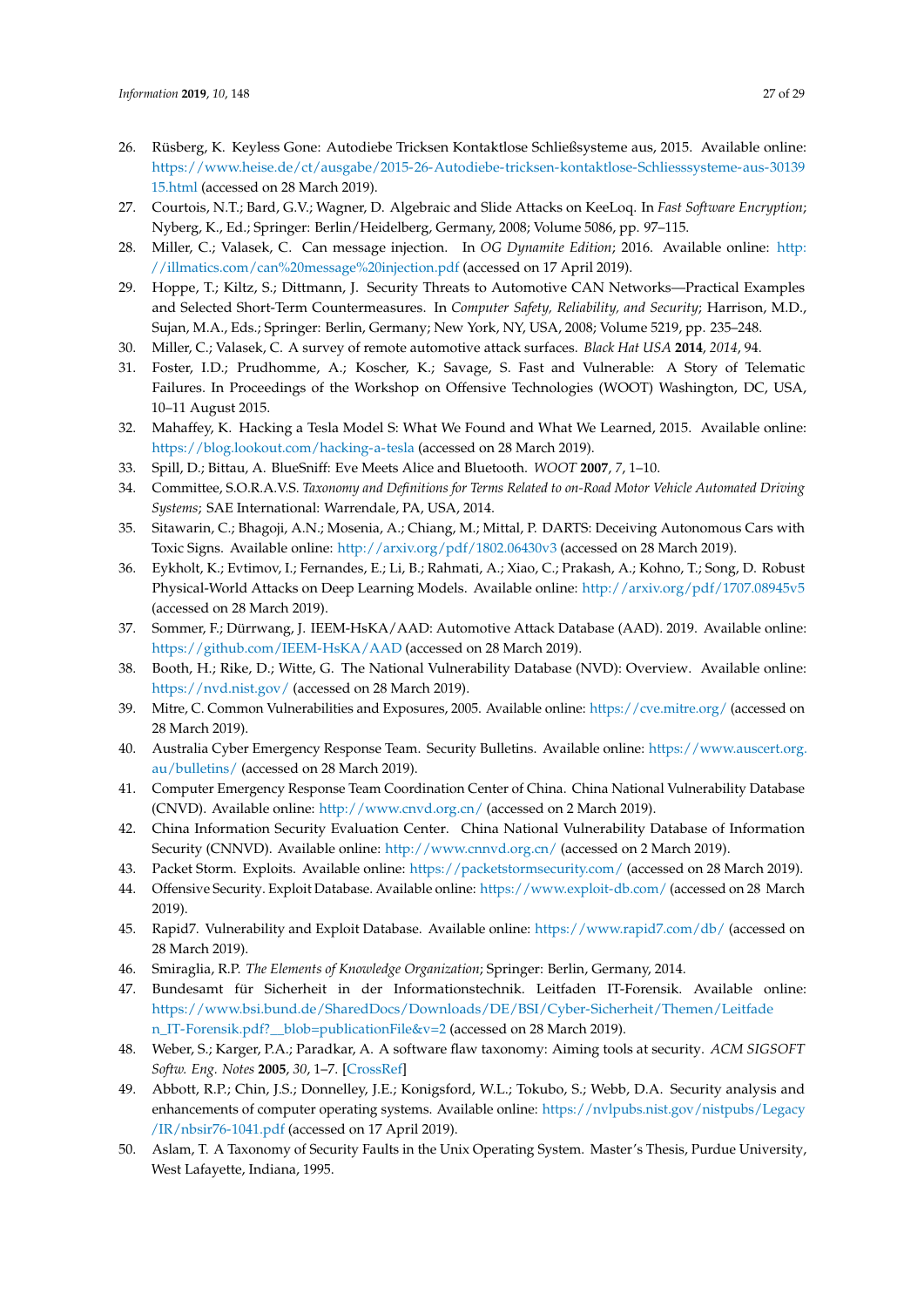- 51. Aslam, T.; Krsul, I.; Spafford, E.H. *Use of a Taxonomy of Security Faults*; 1996. Available online: [http://citeseer](http://citeseerx.ist.psu.edu/viewdoc/summary?doi=10.1.1.140.5631) [x.ist.psu.edu/viewdoc/summary?doi=10.1.1.140.5631](http://citeseerx.ist.psu.edu/viewdoc/summary?doi=10.1.1.140.5631) (accessed on 17 April 2019).
- 52. Bisbey, R.; Hollingworth, D. *Protection Analysis: Final Report*; ISI/SR-78-13, Information Sciences Inst; 1978; Volume 3. Available online: <https://www.ncjrs.gov/App/Publications/abstract.aspx?ID=57682> (accessed on 17 April 2019).
- <span id="page-27-0"></span>53. Landwehr, C.E.; Bull, A.R.; McDermott, J.P.; Choi, W.S. A taxonomy of computer program security flaws. *ACM Comput. Surv.* **1994**, *26*, 211–254. [\[CrossRef\]](http://dx.doi.org/10.1145/185403.185412)
- <span id="page-27-1"></span>54. Novak, J.; Krajnc, A.; Žontar, R. Taxonomy of static code analysis tools. In Proceedings of the 33rd International Convention MIPRO, Opatija, Croatia, 24–28 May 2010; pp. 418–422.
- <span id="page-27-2"></span>55. Lindqvist, U.; Jonsson, E. How to systematically classify computer security intrusions. In Proceedings of the IEEE Symposium on Security and Privacy , Oakland, CA, USA, 4–7 May 1997; pp. 154–163.
- <span id="page-27-3"></span>56. Neumann, P.G.; Parker, D.B. A summary of computer misuse techniques. In Proceedings of the 12th National Computer Security Conference, Baltimore, MD, USA, 10–13 October 1989; pp. 396–407.
- <span id="page-27-4"></span>57. Howard, J.D. *An Analysis of Security Incidents on the Internet 1989–1995*; Carnegie-Mellon Univ.: Pittsburgh, PA, USA, 1997.
- <span id="page-27-5"></span>58. Howard, J.D.; Longstaff, T.A. *A Common Language for Computer Security Incidents*; Sandia National Labs.: Livermore, CA, USA, 1998.
- <span id="page-27-6"></span>59. Hoppe, T.; Dittman, J. Sniffing/Replay Attacks on CAN Buses: A simulated attack on the electric window lift classified using an adapted CERT taxonomy. In Proceedings of the 2nd Workshop on Embedded Systems Security (WESS), Salzburg, Austria, 4 October 2007; pp. 1–6.
- <span id="page-27-7"></span>60. Thing, V.L.L.; Wu, J. Autonomous vehicle security: A taxonomy of attacks and defences. In Proceedings of the 2016 IEEE International Conference on Internet of Things (iThings) and IEEE Green Computing and Communications (GreenCom) and IEEE Cyber, Physical and Social Computing (CPSCom) and IEEE Smart Data (SmartData), Chengdu, China, 15–18 December 2016; pp. 164–170.
- <span id="page-27-8"></span>61. Bundesamt für Sicherheit in der Informationstechnik. Cyber-Sicherheit: BSI—Leitfaden IT-Forensik. Available online: [https://www.bsi.bund.de/DE/Themen/Cyber-Sicherheit/Dienstleistungen/IT-Forensi](https://www.bsi.bund.de/DE/Themen/Cyber-Sicherheit/Dienstleistungen/IT-Forensik/forensik_node.html) [k/forensik\\_node.html](https://www.bsi.bund.de/DE/Themen/Cyber-Sicherheit/Dienstleistungen/IT-Forensik/forensik_node.html) (accessed on 28 March 2019).
- <span id="page-27-9"></span>62. Arkin, B.; Stender, S.; McGraw, G. Software penetration testing. *IEEE Secur. Priv.* **2005**, *3*, 84–87. [\[CrossRef\]](http://dx.doi.org/10.1109/MSP.2005.23)
- <span id="page-27-10"></span>63. Kohnfelder, L.; Garg, P. The STRIDE Threat Model. Available online: [https://docs.microsoft.com/en-us/p](https://docs.microsoft.com/en-us/previous-versions/commerce-server/ee823878(v=cs.20)) [revious-versions/commerce-server/ee823878\(v=cs.20\)](https://docs.microsoft.com/en-us/previous-versions/commerce-server/ee823878(v=cs.20)) (accessed on 28 March 2019).
- <span id="page-27-11"></span>64. ISO 14229: 2006(E)–Road Vehicles—Unified Diagnostic Services (UDS)—Specification and Requirements. 2015. Available online: <https://www.iso.org/standard/45293.html> (accessed on 17 April 2019).
- <span id="page-27-12"></span>65. ISO *11898-1: 2015–Road Vehicles–Controller Area Network (CAN)—Part 1: Data Link Layer and Physical Signalling*; 2015. Available online: <https://www.iso.org/standard/63648.html> (accessed on 17 April 2019).
- <span id="page-27-13"></span>66. Katz, J.; Menezes, A.J.; van Oorschot, P.C.; Vanstone, S.A. *Handbook of Applied Cryptography*; CRC Press: Boca Raton, FL, USA, 1996.
- <span id="page-27-14"></span>67. Charniak, E. *Introduction to Artificial Intelligence*; Pearson Education: Delhi, India 1985.
- <span id="page-27-15"></span>68. Huang, S.; Papernot, N.; Goodfellow, I.; Duan, Y.; Abbeel, P. Adversarial Attacks on Neural Network Policies. Available online: <http://arxiv.org/pdf/1702.02284v1> (accessed on 28 March 2019).
- <span id="page-27-16"></span>69. Shostack, A. STRIDE chart, 2007. Available online: [https://www.microsoft.com/security/blog/2007/09/11](https://www.microsoft.com/security/blog/2007/09/11/stride-chart/) [/stride-chart/](https://www.microsoft.com/security/blog/2007/09/11/stride-chart/) (accessed on 28 March 2019).
- <span id="page-27-17"></span>70. CVSS Special Interest Group. Common Vulnerability Scoring System v3.0: Specification Document, 2019. Available online: <https://www.first.org/cvss/specification-document> (accessed on 28 March 2019).
- <span id="page-27-18"></span>71. Tsipenyuk, K.; Chess, B.; McGraw, G. Seven pernicious kingdoms: A taxonomy of software security errors. *IEEE Secur. Priv.* **2005**, *3*, 81–84. [\[CrossRef\]](http://dx.doi.org/10.1109/MSP.2005.159)
- <span id="page-27-19"></span>72. Christey, S. *PLOVER- Preliminary List Of Vulnerability Examples for Researchers*; 2006. Available online: <https://cwe.mitre.org/documents/sources/PLOVER.pdf> (accessed on 28 March 2019).
- <span id="page-27-20"></span>73. MITRE, C.W. Common weakness enumeration, 2006. Available online: <https://cwe.mitre.org/> (accessed on 28 March 2019).
- <span id="page-27-21"></span>74. Zimmermann, W.; Schmidgall, R. *Bussysteme in der Fahrzeugtechnik: Protokolle, Standards und Softwarearchitektur*; Springer Vieweg: Wiesbaden, Germany, 2014.
- <span id="page-27-22"></span>75. Popovici, K.; Jerraya, A. Hardware Abstraction Layer. In *Hardware-Dependent Software*; Springer: Berlin, Germany, 2009; pp. 67–94.